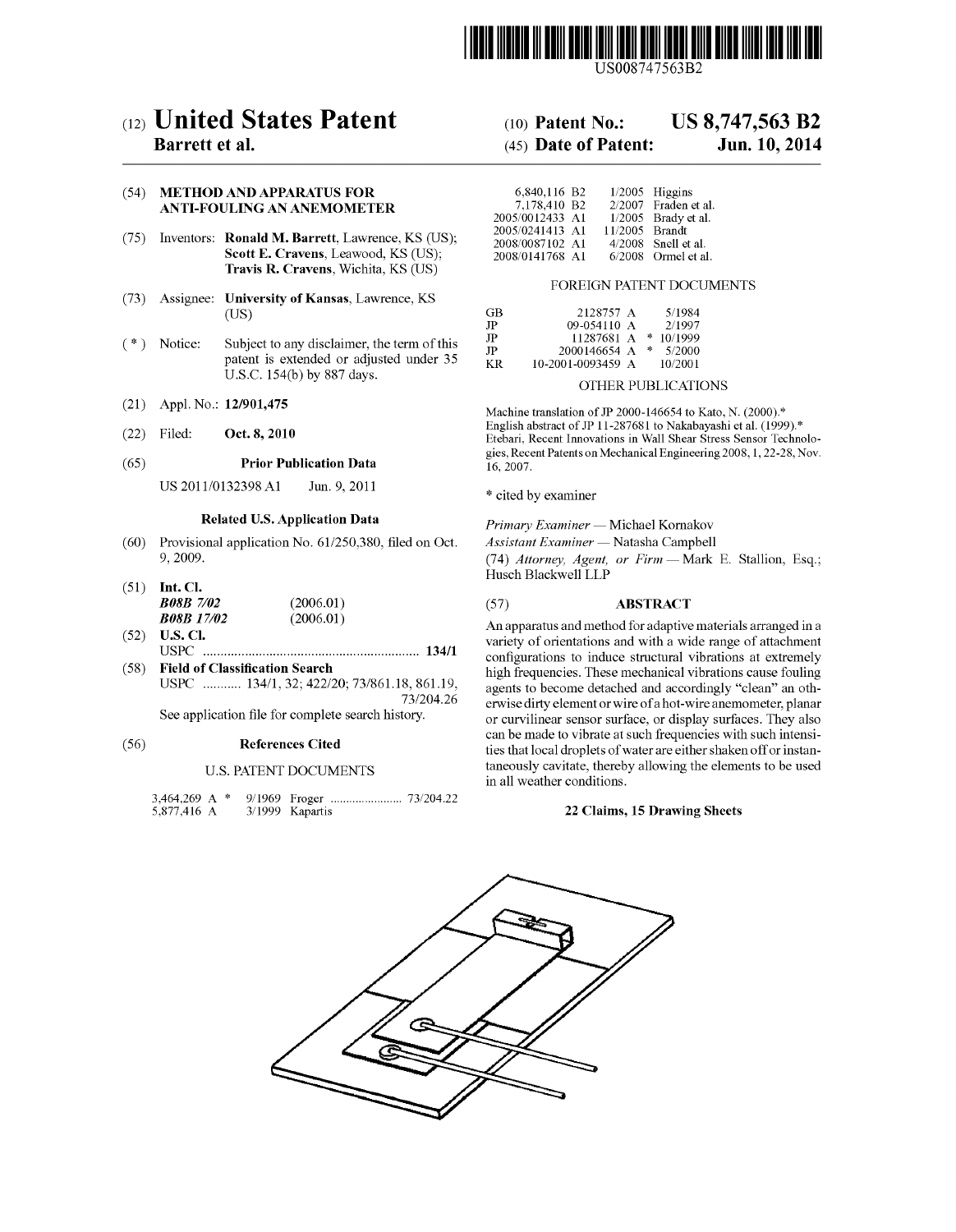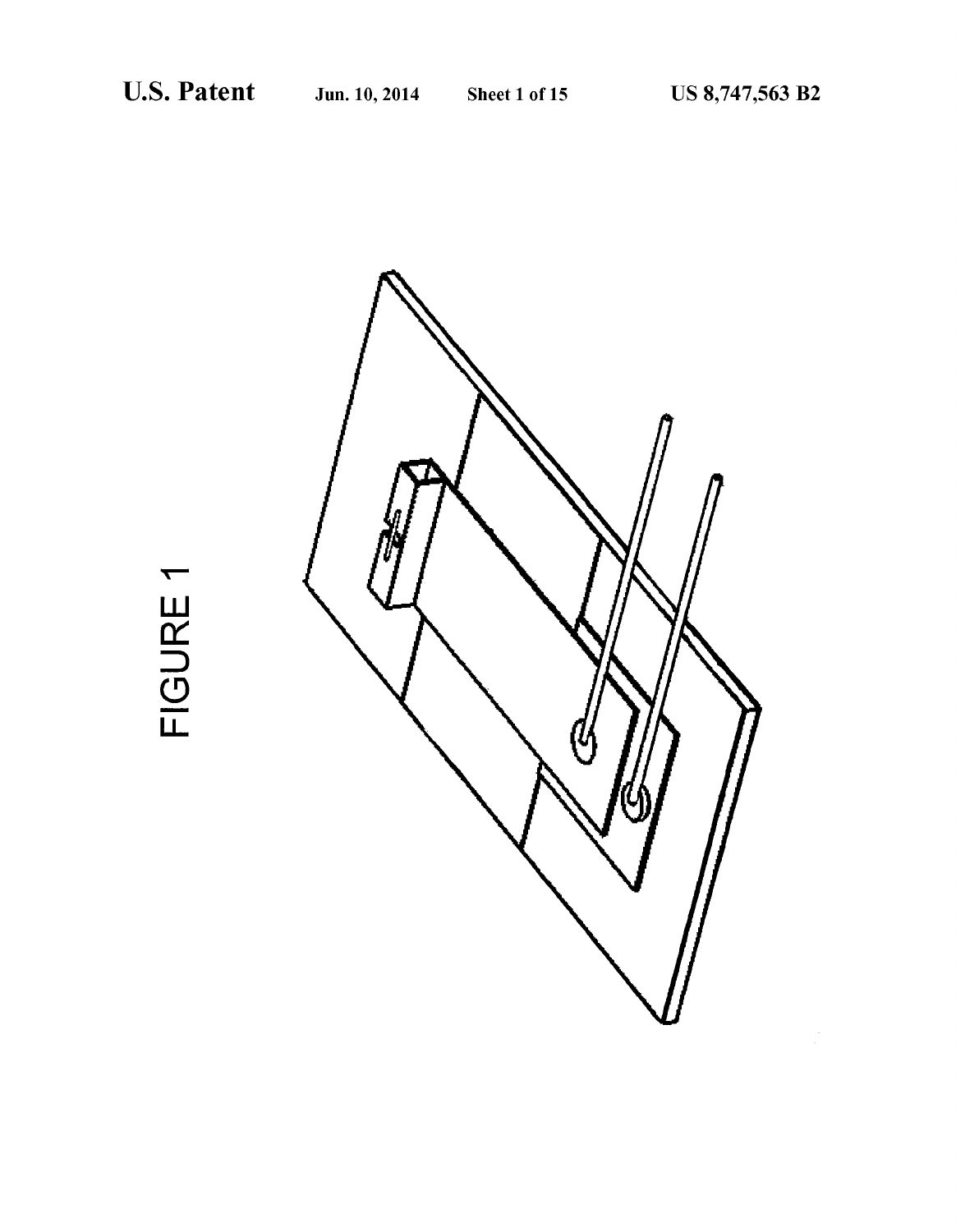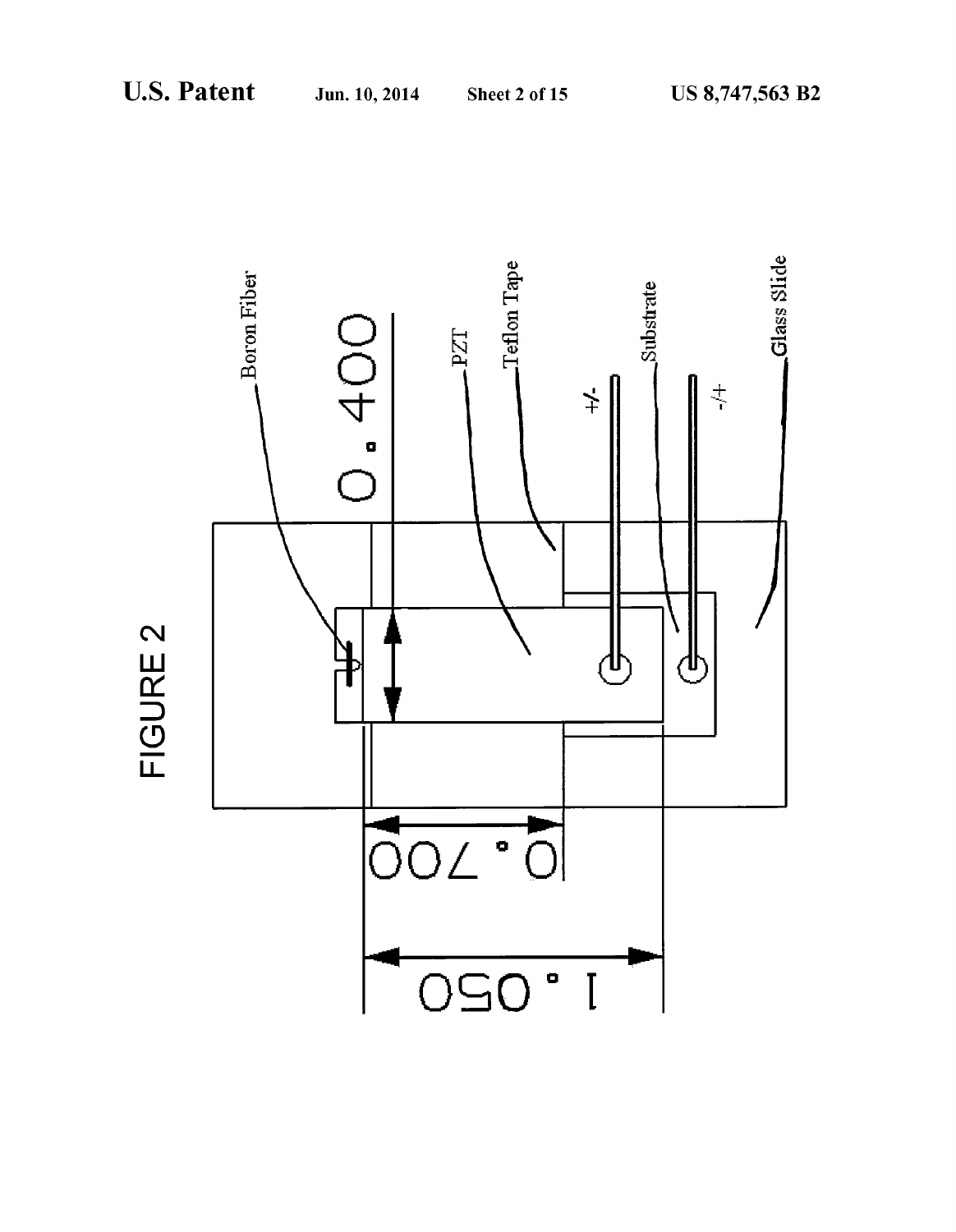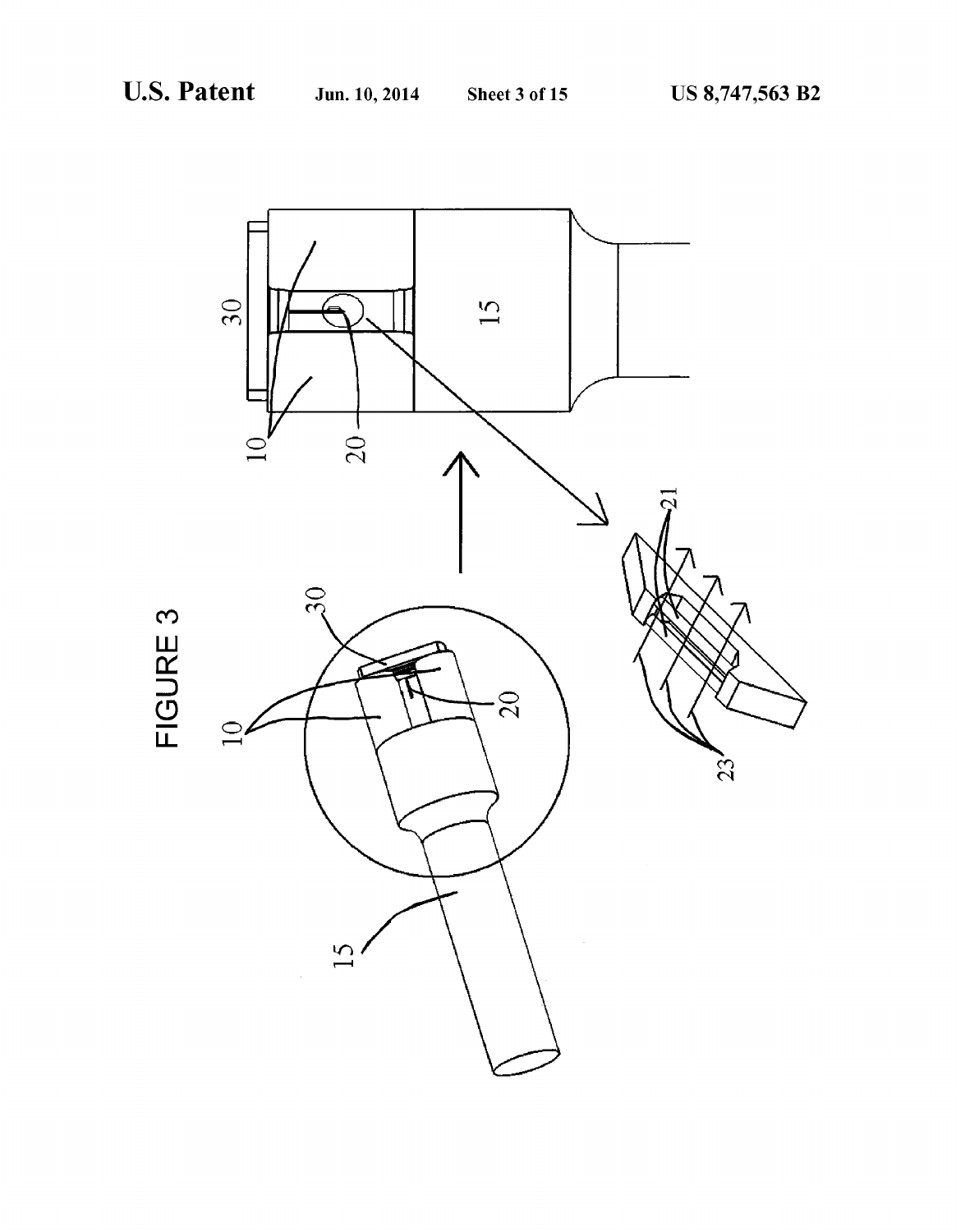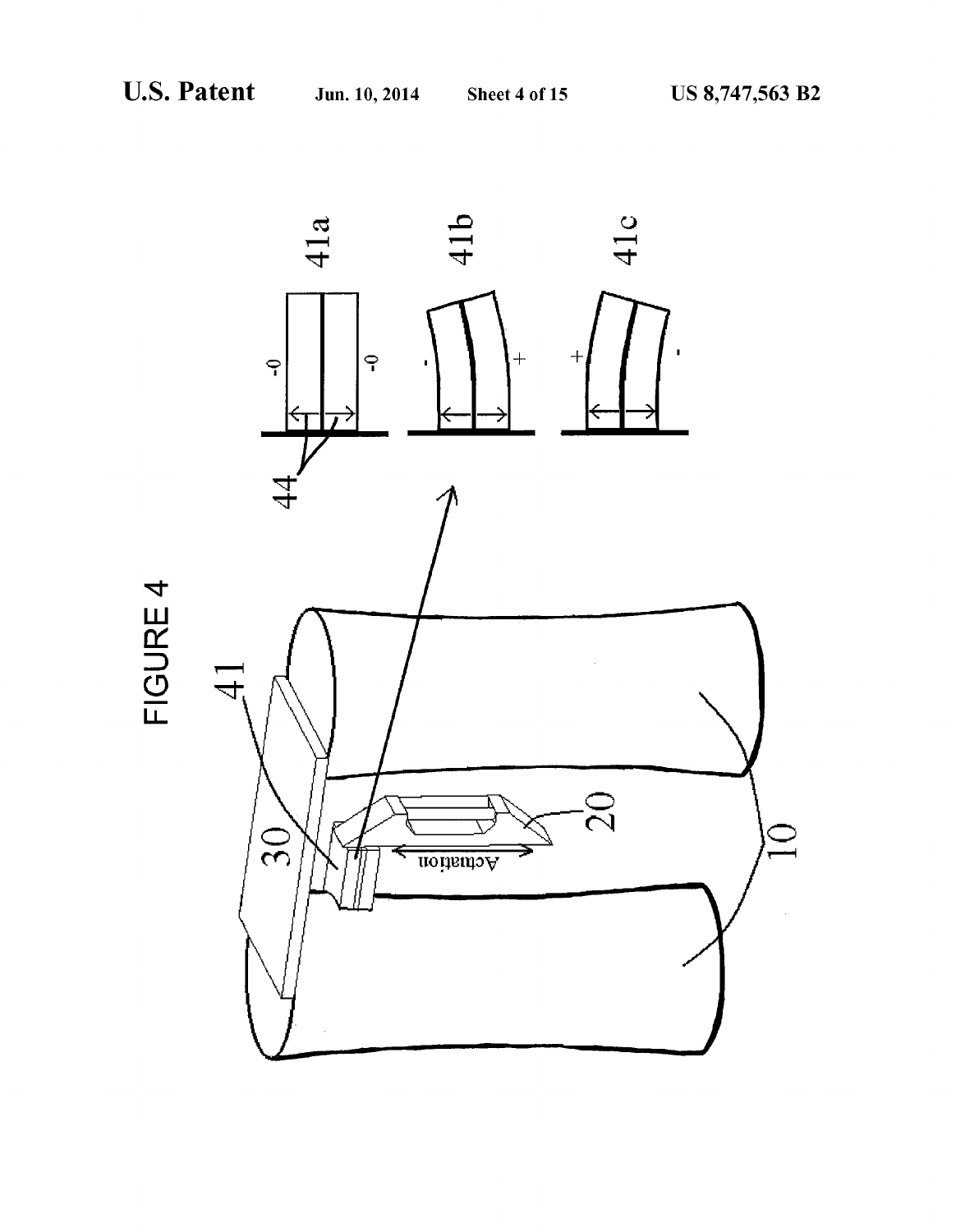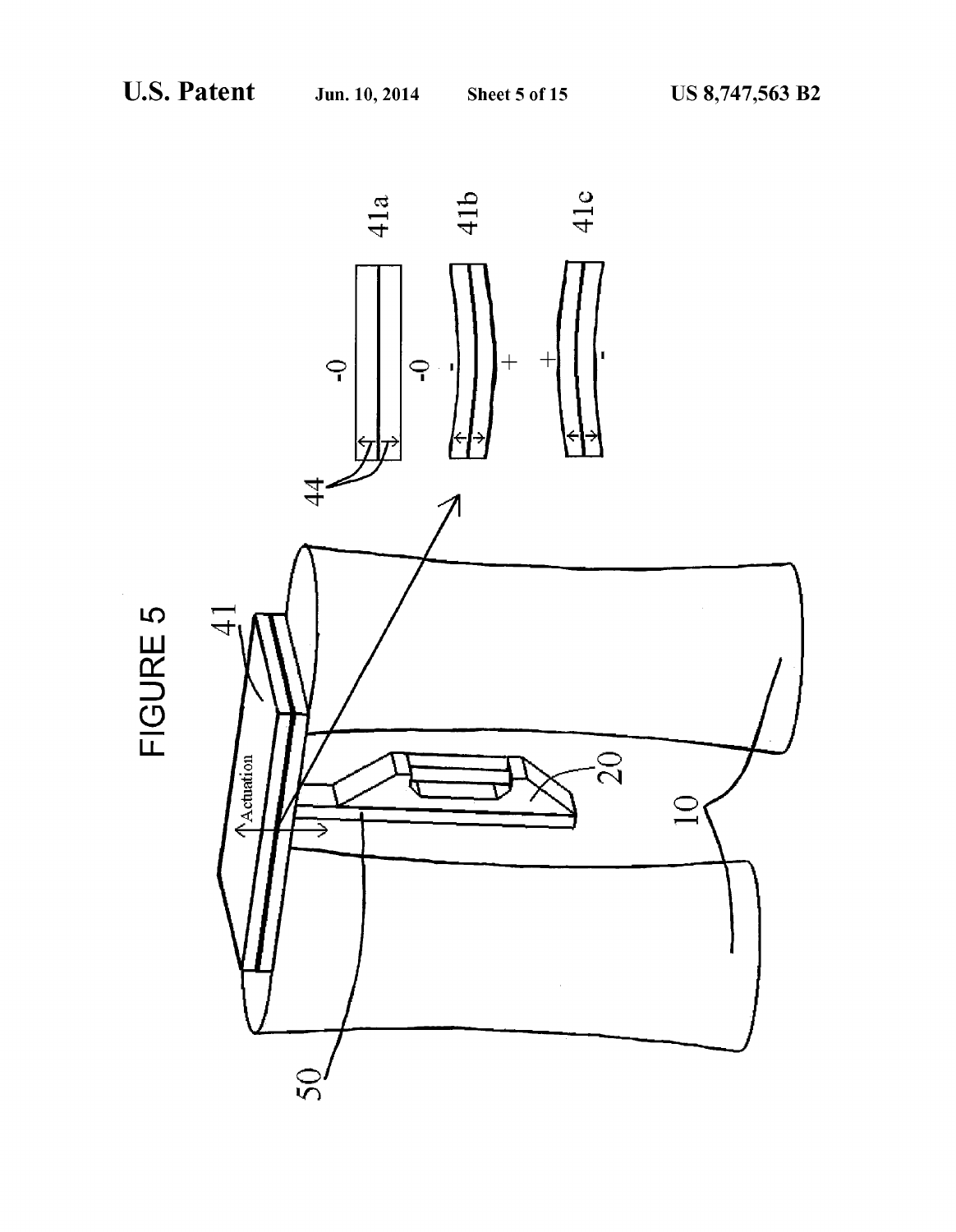

FIGURE 6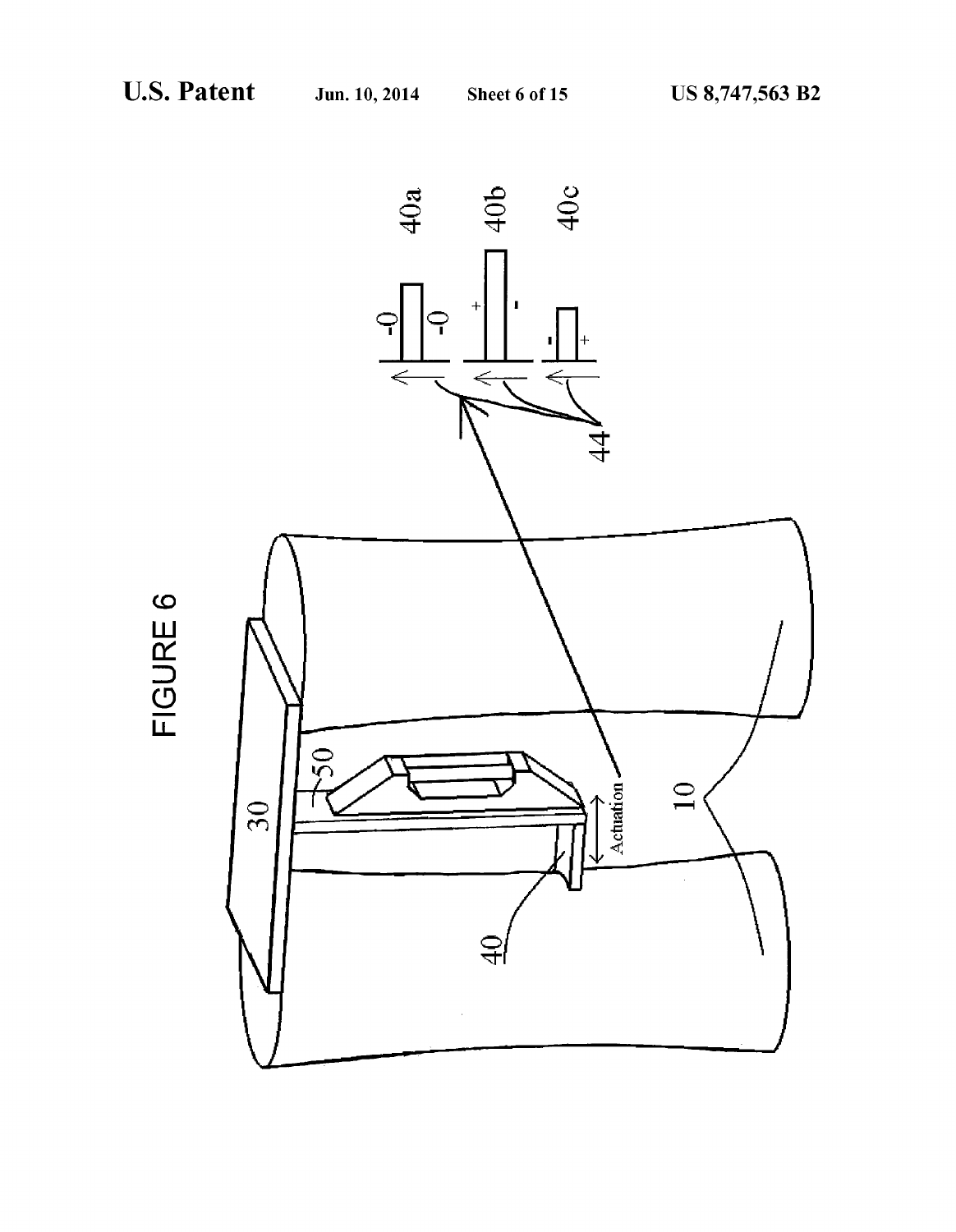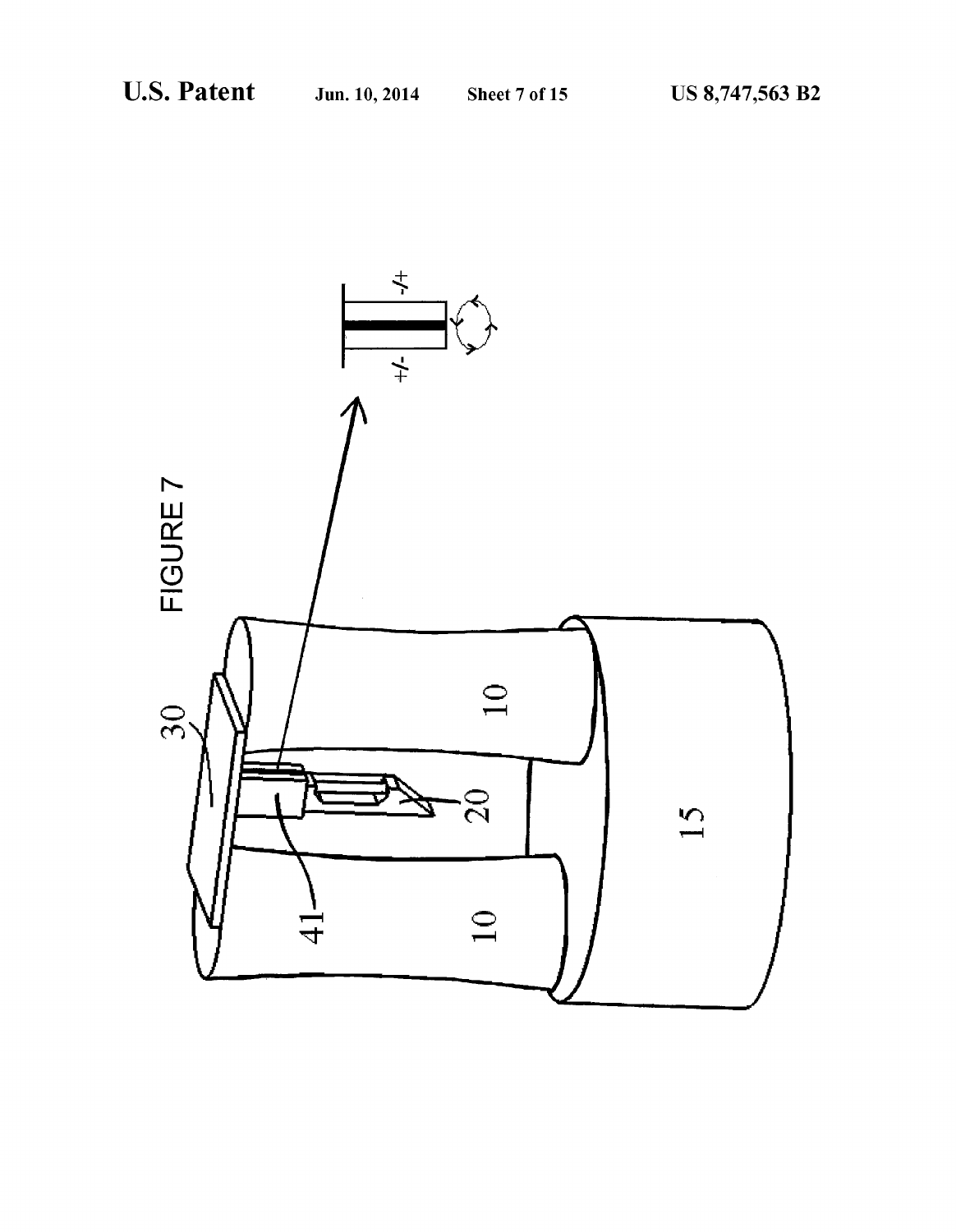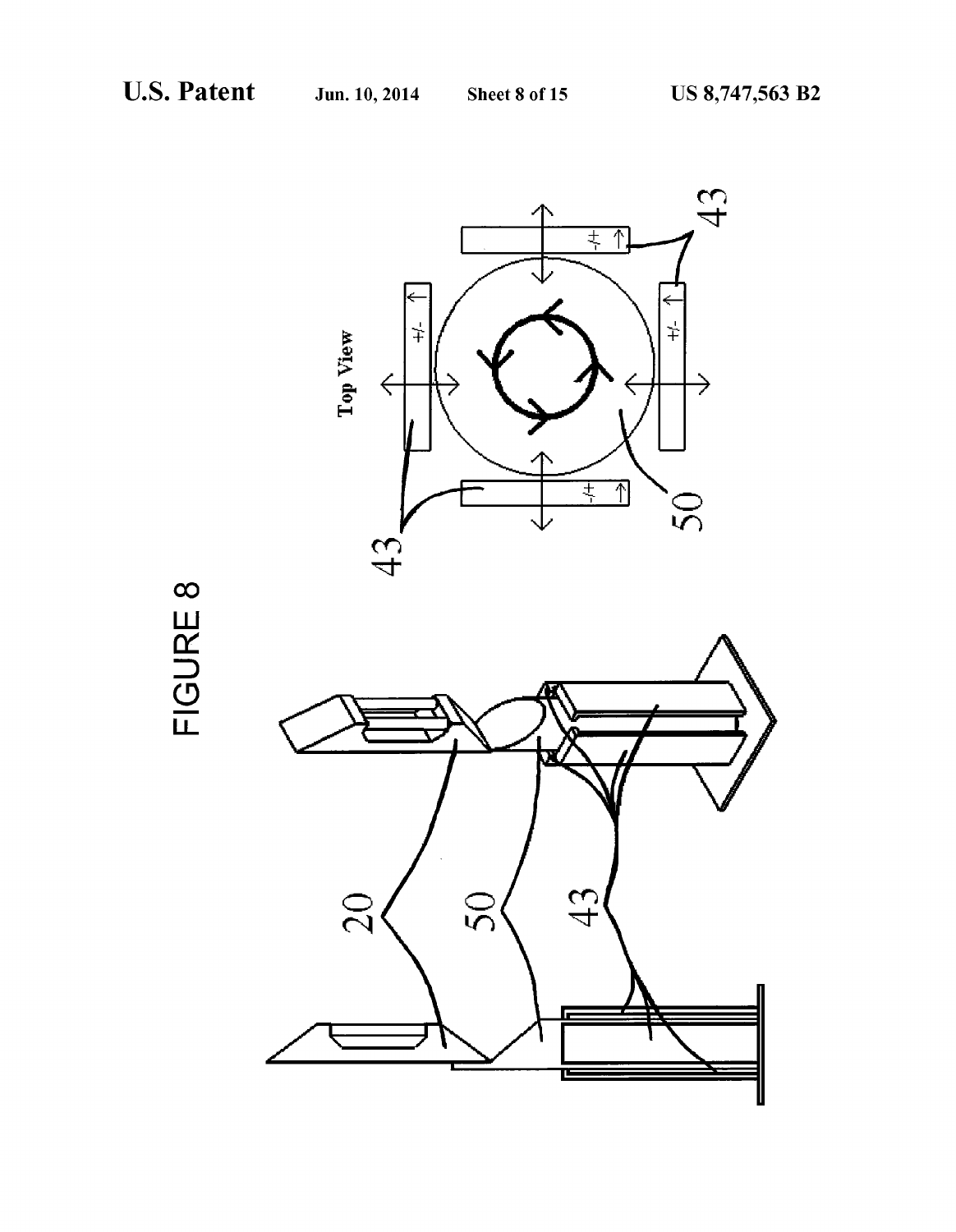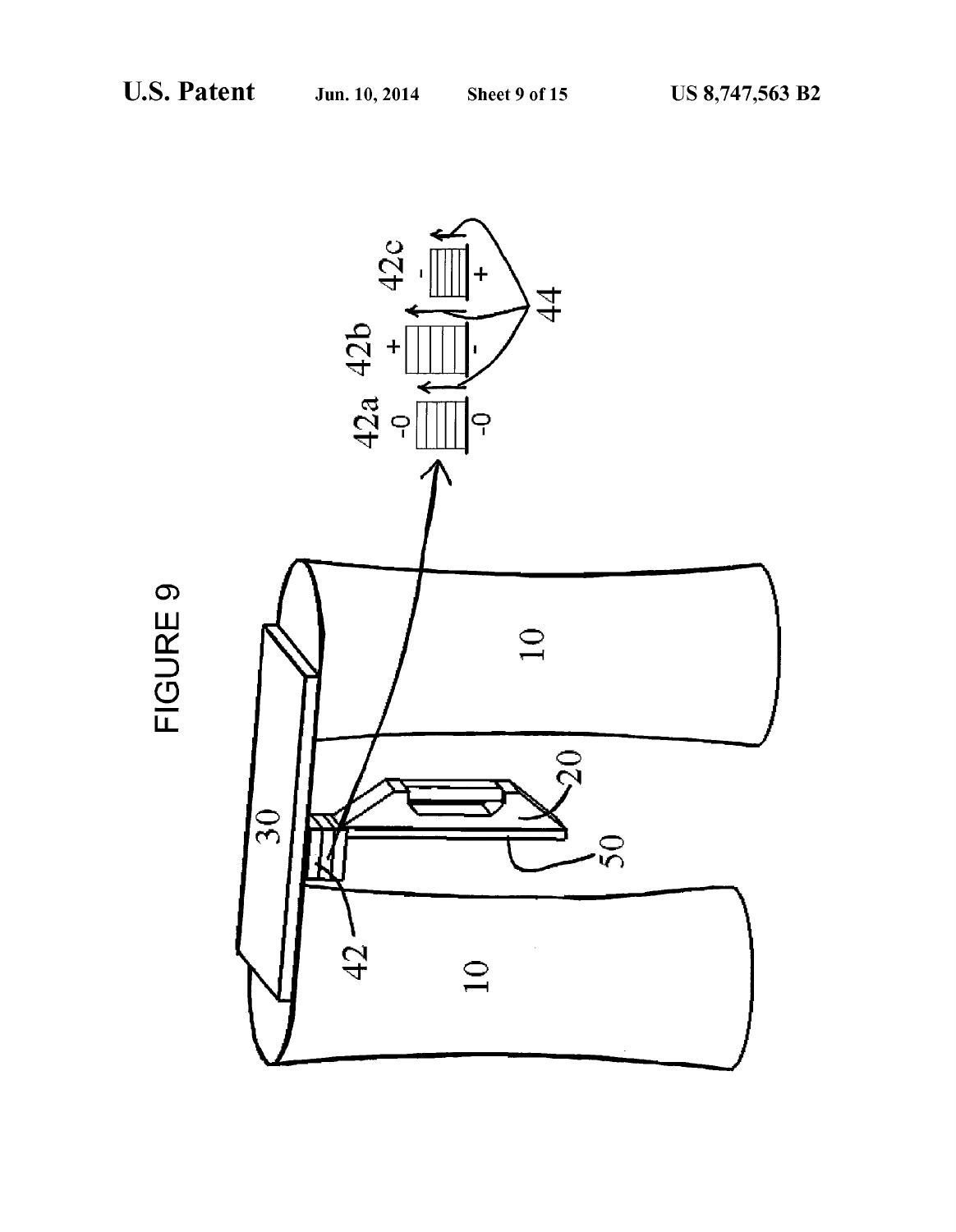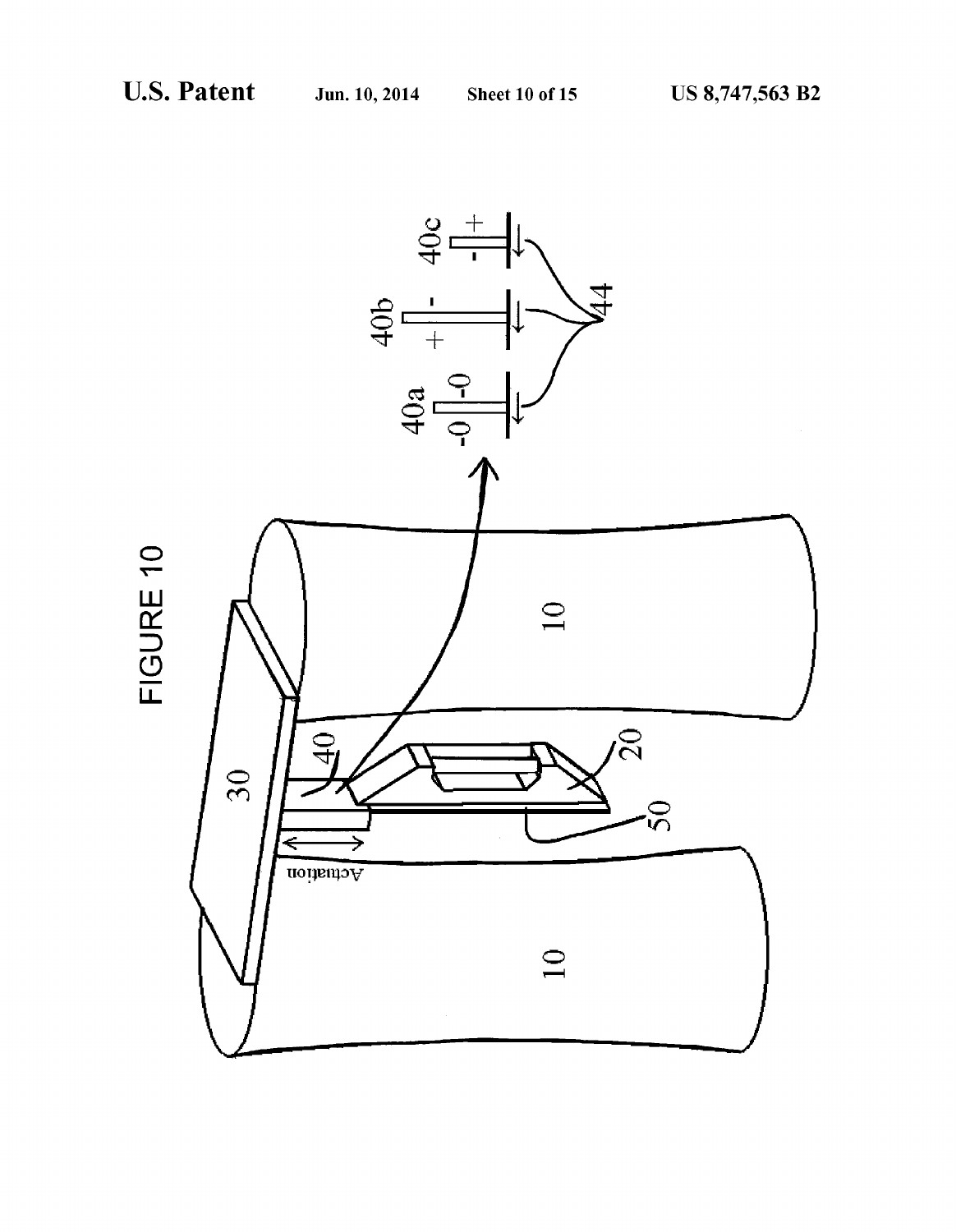

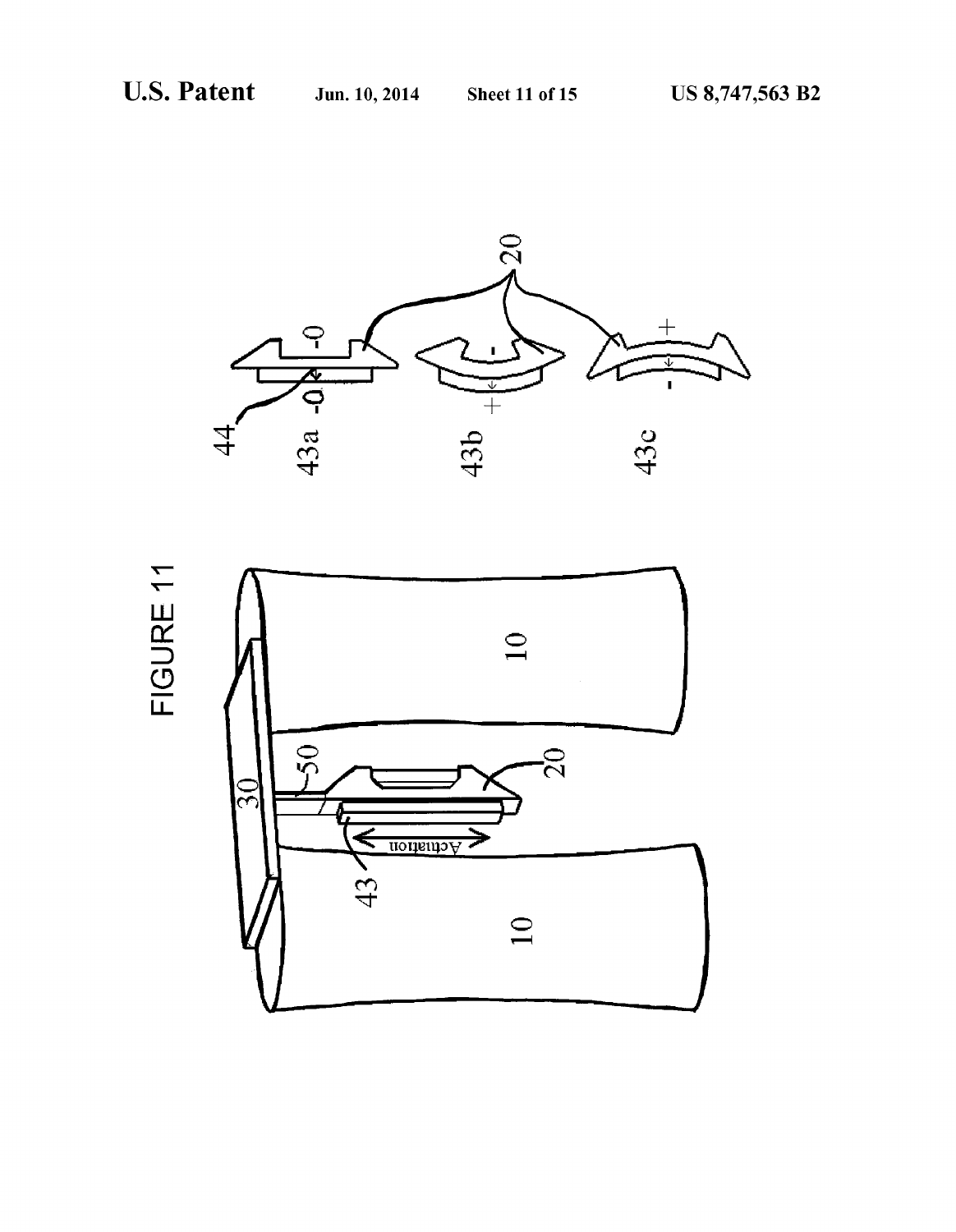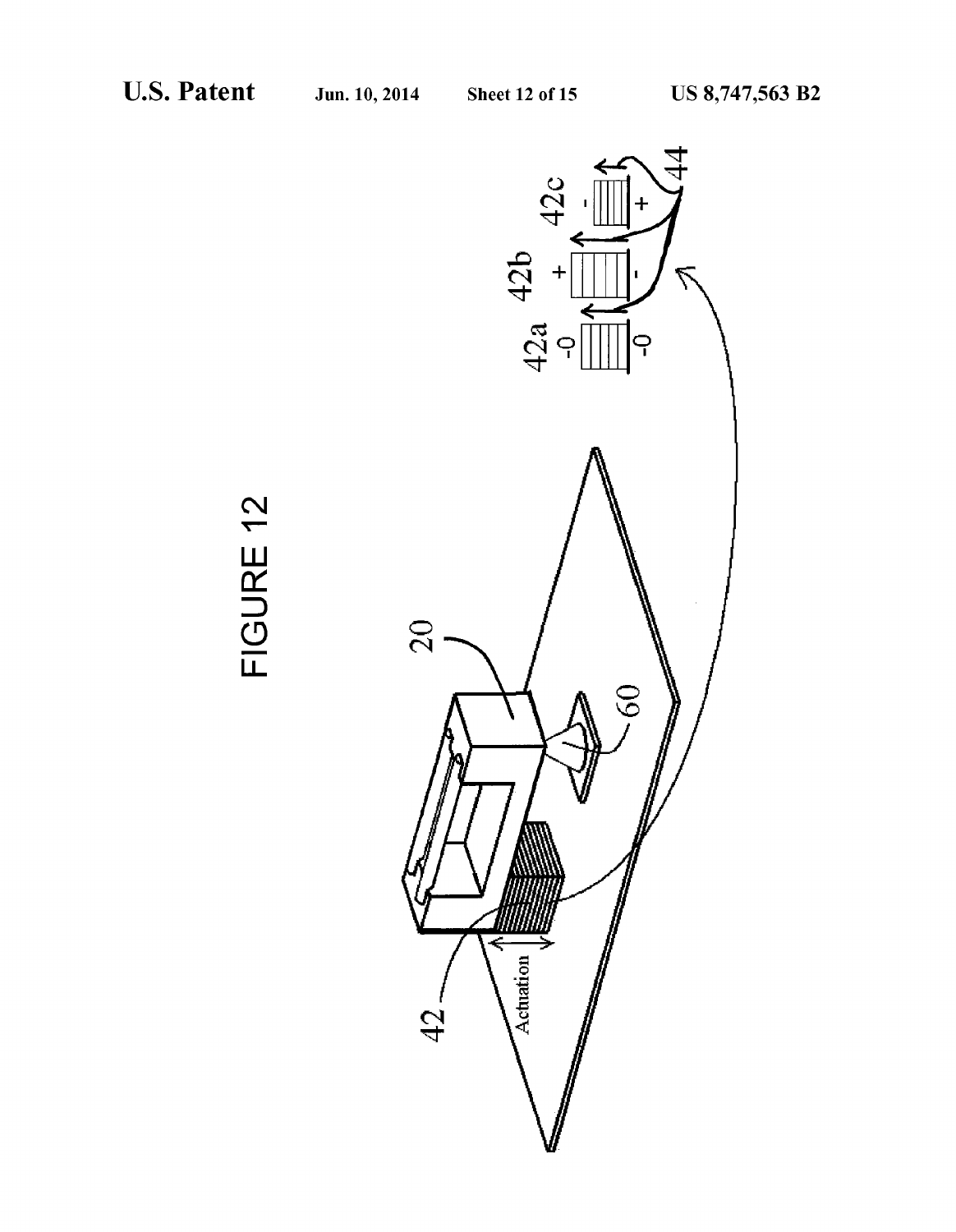![](_page_13_Figure_4.jpeg)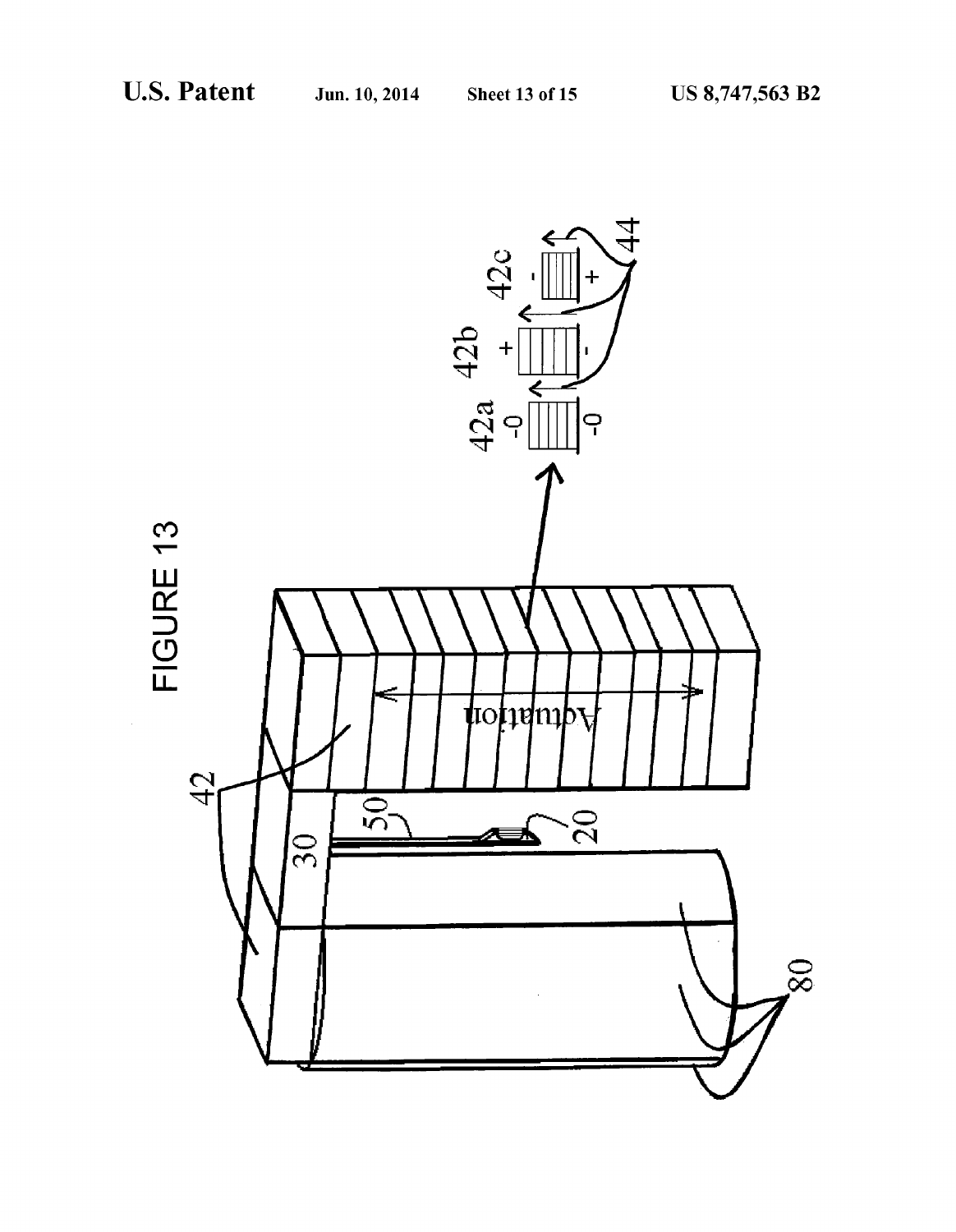![](_page_14_Figure_4.jpeg)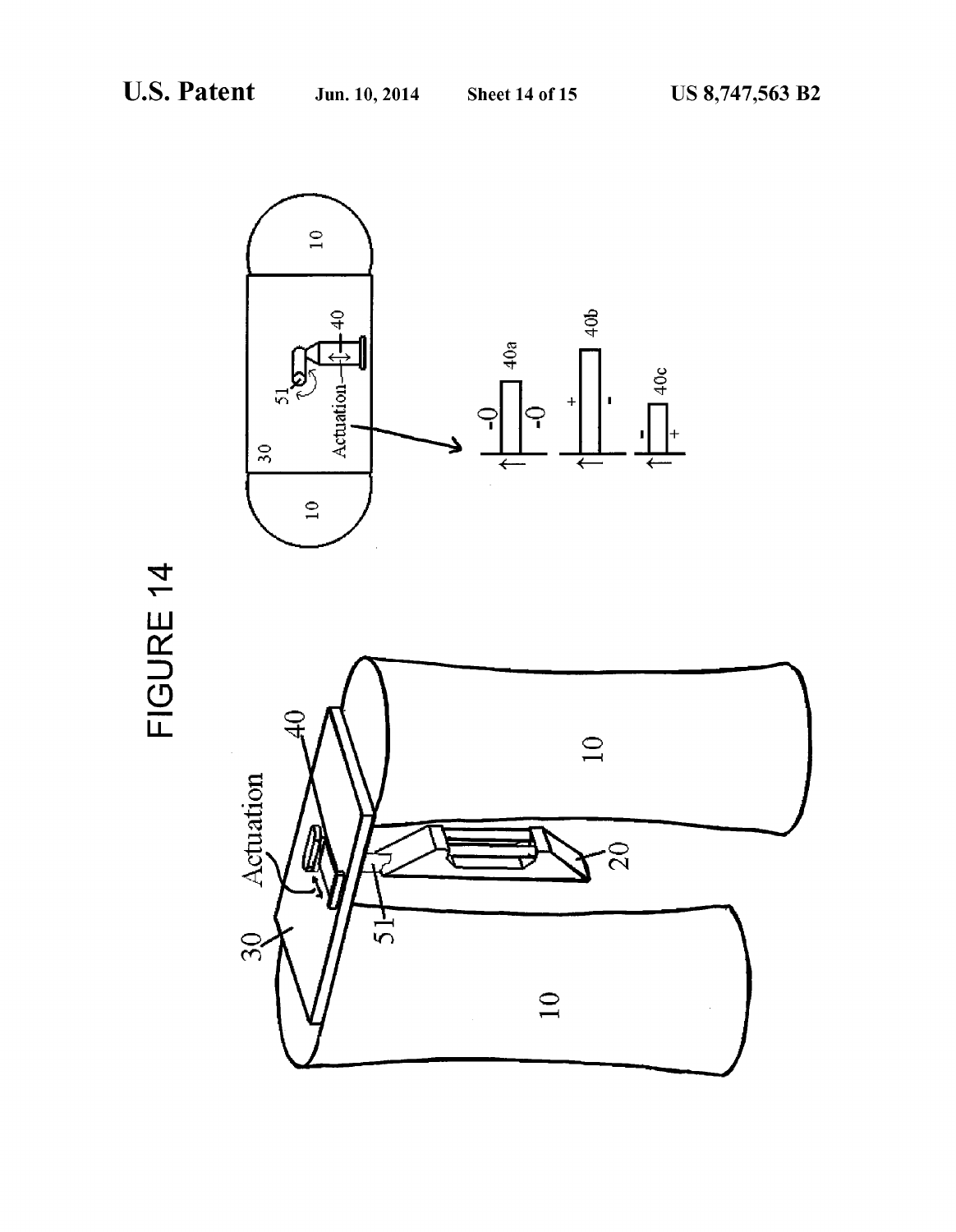![](_page_15_Picture_4.jpeg)

Fig 15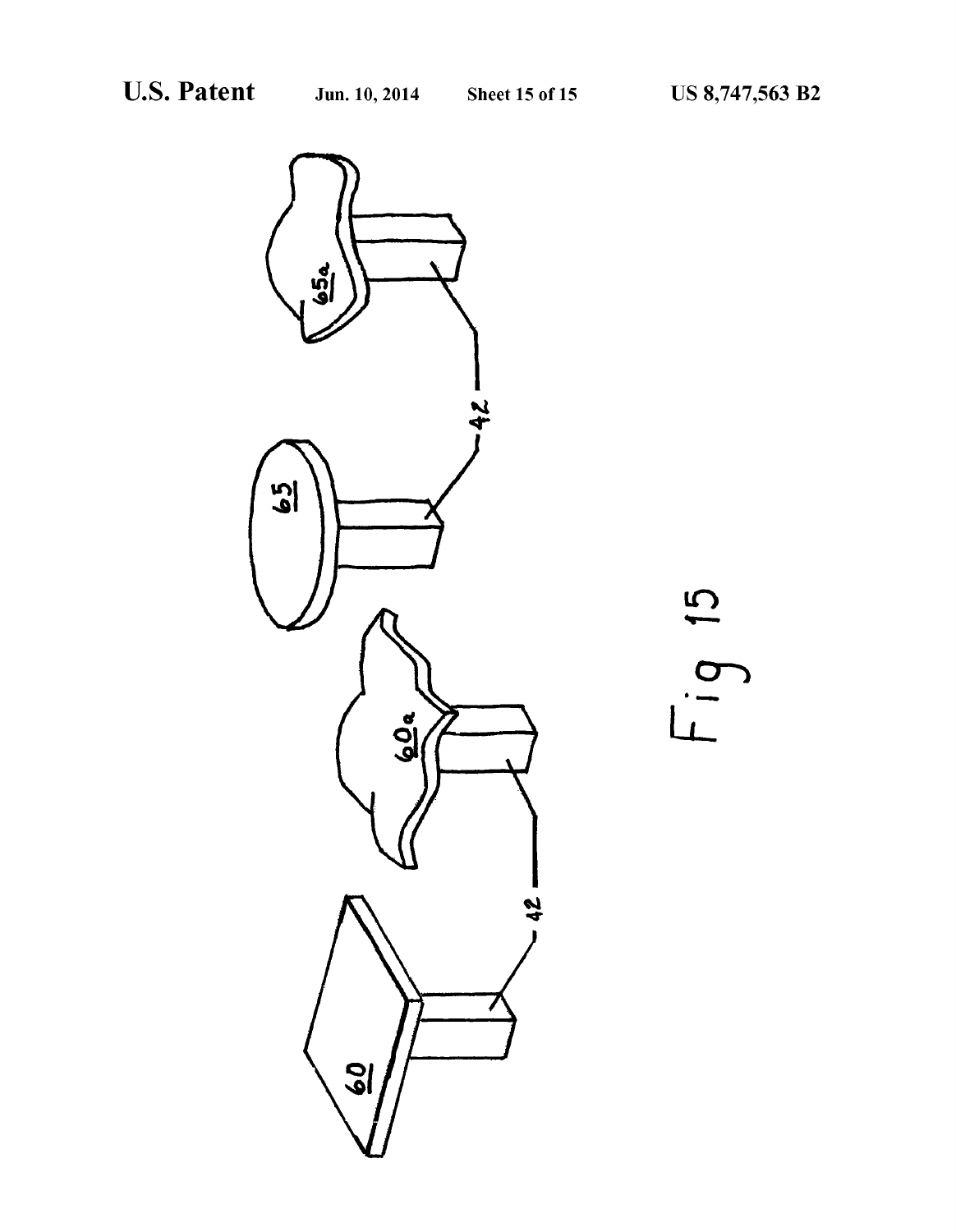15

# **METHOD AND APPARATUS FOR ANTI-FOULING AN ANEMOMETER**

#### **CROSS-REFERENCE TO RELATED APPLICATION**

This application claims the benefit of and priority to U.S. Provisional Patent Applications Ser. No. 61/250,380, filed Oct. 9, 2009, entitled METHOD AND APPARATUS FOR ANTI-FOULING AN ANEMOMETER, which application 10 is hereby incorporated by reference in its entirety herein.

#### **BACKGROUND OF INVENTION**

#### 1. Field of Invention

This invention relates generally to anemometer and generalized sensor fouling and, more particularly, to antifouling of a micro-anemometer.

#### 2. Background Art

An anemometer is a device that is used for measuring wind 20 speed, and fluid flow. Hot-wire anemometers can measure the wind's velocity. There is a close connection between the pressure and the velocity, thus, an anemometer designed for one can give information about both when accompanied by a collocated pressure sensor. One type of anemometer is a Hot 25 Wire anemometer, which uses a very fine wire (on the order of several micrometers) electrically heated up to a predefined temperature above the ambient. Air flowing past the wire has a cooling effect on the wire. As the electrical resistance of most metals is dependent upon the temperature of the metal 30 (tungsten is a popular choice for hot-wires), a relationship can be obtained between the resistance of the wire and the flow velocity. Hot-wire devices can be further classified as CCA (Constant-Current Anemometer), CVA (Constant-Voltage Anemometer) and CTA (Constant-Temperature Anemom- 35 eter). The voltage output from these anemometers is thus the result of some sort of circuit within the device trying to maintain the specific variable (current, voltage or temperature) constant. Additionally, PWM (pulse-width modulation) anemometers are also used, wherein the velocity is inferred 40 by the time length of a repeating pulse of current that brings the wire up to a specified resistance and then stops until a threshold "floor" is reached, at which time the pulse is sent again.

Hot-wire anemometers having a very fine structure can 45 have a very high frequency-response and fine spatial resolution compared to other measurement methods, and as such are almost universally employed for the detailed study of turbulent flows, or any flow in which rapid velocity fluctuations are of interest. However, a downside to the very fine structure is 50 the problem with fouling. If debris accumulates on the very fine structure, it can significantly affect measurement efficacy of the device.

Hot-wire anemometers are often used to measure fluid velocity and wind speed based on the amount of heat con-55 nected away by a fluid or wind passing over a heated wire. In typical hot-wire anemometers, a hot wire or filament is heated by either a constant current (constant-current anemometers) or, alternatively, heated to a constant temperature (constanttemperature anemometers). In either case, the amount of heat 60 lost due to convection is a function of the fluid or wind velocity passing over the filament.

The amount of heat that is dissipated by a heated filament located in a fluid stream depends on a number of factors including the filament's temperature, the geometry of the 65 filament, the temperature, density and type of the fluid, and the fluid velocity. The filament's temperature is determined

 $\mathbf{2}$ 

by measuring its electrical resistance. Empirical data and/or mathematical algorithms are used to calculate the temperature and the flow rate based on the measured resistance. Because metals used to fabricate suitable filaments have resistivity coefficients on the order of 0.1%/ degree. C., a high degree of accuracy is needed for measuring the actual resistance of the filament. However, due to the fact that the filament is exposed to the wind or fluid passing over it, any debris flowing along with the wind or fluid can cause fouling of the wire or an accumulation of debris on the surface of the wire. Again, due to the very fine structure, not much debris is required to negative effect the efficacy of the anemometer.

Measuring flow velocity of fluids and wind can be very helpful in a variety of applications, including for example meteorology or oceanography research, metering, monitoring, and similar applications. Hot-wire anemometers have also proven useful for macroscale measurements. For example, hot-wire anemometers are used to monitor air flow within automobile engines, ventilation and heating ducts, and the like. However, due to the nature of this type of research and the type of debris that can be present and the fine structure of a hot-wire anemometer, which is positioned within the flow of media, such as gas, liquid, particle-laden liquid, or the like, then fouling can be a significant problem require regular maintenance. As the media flows past the hot wire, not only is heat transferred from the hot wire to the media, thus cooling the hot wire, but in addition the wire is typically fouled by debris. Flow can't be accurately determined from the temperature variation effects on the hot wire because the accumulated debris will affect the temperature variation.

Historically, conventional macroscale hot-wire anemometers could not easily be scaled into microscale dimensions. For example, as the scale of components was reduced, the components became fragile and be easily damaged during the fabrication process. However, micro and nano-anemometers are now being developed, thus there is a need to resolve the fouling issue.

Again, as mentioned above, operation of the hot wire nanoanemometer occurs when media is introduced into the open space between the electrodes so it flows past and envelops the nanowire. The nanowire may be heated, for example, by passing an electrical current through the nanowire. As the media flows past the nanowire, it will remove heat from the nanowire. Flow rate of the media can be inferred by measuring the effects of this heat loss. One technique is to measure a temperature decrease of the nanowire resulting from the media flow using the sensing apparatus. For higher flow rates, greater temperature decreases will occur. Alternately, the nanowire can be held at a constant voltage or current by the sensing apparatus, and resistance changes due to temperature changes determined from which the flow rate can be inferred. As yet another example, the nanowire may be held at an approximately constant temperature by varying current (or voltage), and the changes in current (or voltage), and the flow rate inferred from the variations in current (or voltage). However, each of these measurement techniques can be negatively impacted by fouling.

Various units of measure for flow rate can be used. For example, flow rate may be expressed as a velocity (e.g. distance/time), mass times velocity, mass per unit time, volume per unit time, etc. For example, from a flow velocity measurement, flow volume rate can be calculated by taking into account the dimensions of the open area through which the media is flowing. Various other measures, such as total flow over a given time interval, can also be obtained, as will be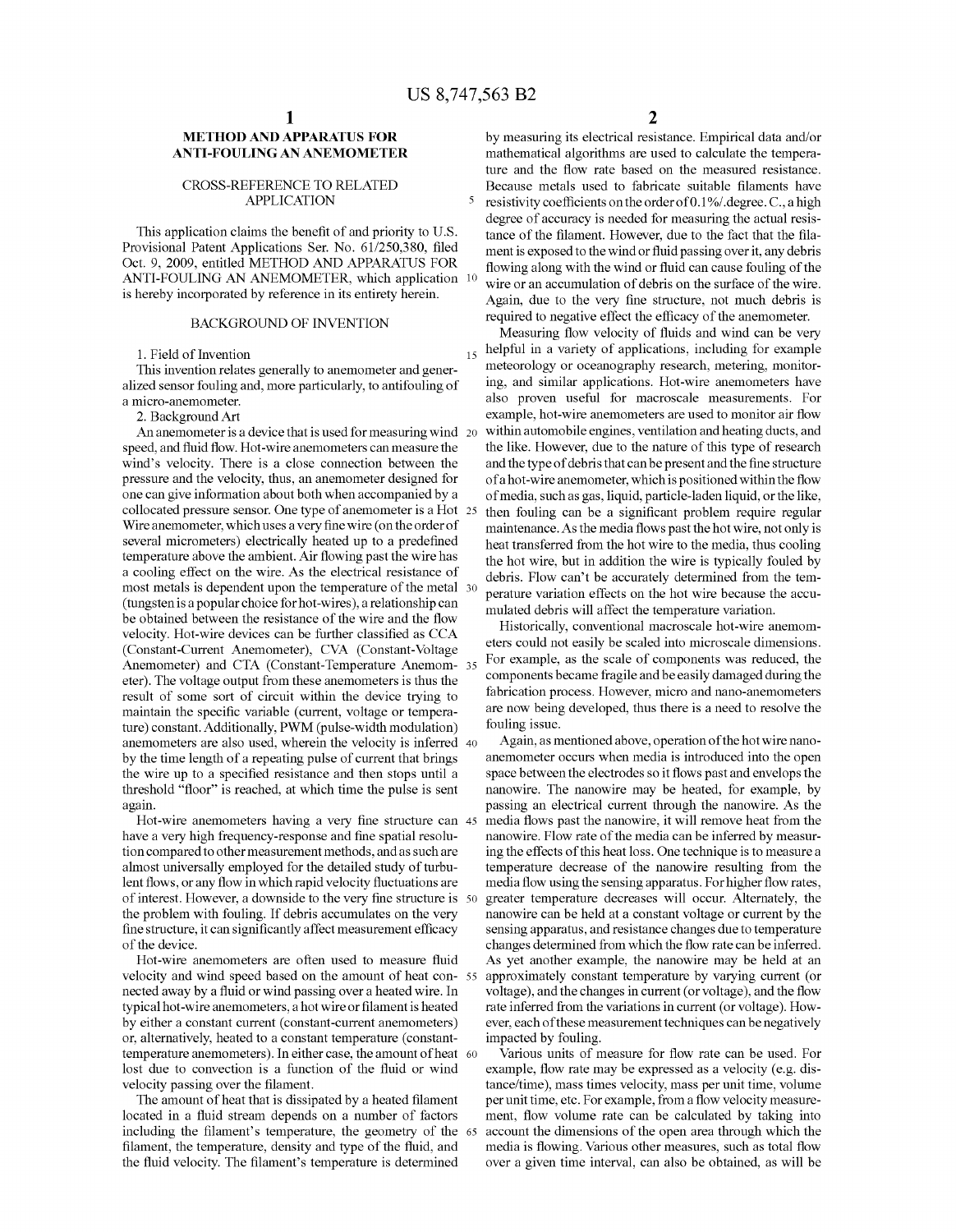$30$ 

appreciated. While high resolution measurements of flow rate or flow volume can be performed, coarse measurements can also be performed.

The nanowire can be a material for which the temperature of the nanowire affects an electrical property of the nanowire. For example, the nanowire can be formed from conductive material, semiconductor material, or doped semiconductor material. However, fouling can affect the conductivity characteristics of the wire. Various semiconductors can be used, including for example silicon, germanium, indium phosphide, other III-V compounds, II-VI compounds, etc. As a particular example, the resistance of silicon and silicon compounds can be strongly dependent upon temperature. Hence, the resistance of a silicon-containing nanowire can be measured to obtain information about the temperature of the 15 nanowire. The nanowire can be heated by applying a current flow through the nanowire. Cooling of the nanowire by the flowing media past the nanowire will cause a change in the resistance of the nanowire. However, in each of these scenarios the measurement accuracy is impacted by fouling.

In addition to adversely altering the performance of hotwire anemometers, other types of precision sensors are also adversely affected by atmospheric foulants. These sensors include microelectromechanical systems (MEMS) and mirrors which operate on many wavelengths. Foulants that form 25 or adhere to the surfaces of such sensors can significantly corrupt the signals. These foulants include all particulate matter from dust to mites, dirt, debris, mold, mold spores, water, water droplets, ice and even local water condensate.

#### BRIEF SUMMARY OF INVENTION

The invention is various embodiments of devices which are used to solve a significant fouling problem related to precision sensors including microanemometry. A family of 35 anemometers has come to the forefront, which use extremely thin wires. These "nanemometers" or "Acoustic Vector Sensors" are susceptible to atmospheric fouling from dust, dirt, debris and rain when used in the atmosphere. Underwater, they are susceptible to biological fouling from a variety of 40 microorganisms. The present invention uses adaptive materials arranged in a variety of orientations and with a wide range of attachment configurations to induce structural vibrations at extremely high frequencies. These mechanical vibrations cause fouling agents to become detached and accordingly 45 "clean" an otherwise dirty element or wire. They also can be made to vibrate at such frequencies with such intensities that local droplets of water are either shaken off or instantaneously cavitate, thereby allowing the elements to be used in all weather conditions. 50

There is no comparable technology as micro anemometry is a new class of devices. Similar piezoelectric devices use ultrasonic vibrations to clean a part that is immersed in a fluid via the process of sonication, but because this actively forces foulants away from a surface that is not immersed in a fluid 55 medium, it is completely new to the technical community. This invention is integrated into an existing family of devices and thereby improves the functionality of said device. The present invention has application for Directional Microphones, Anti-Sniper Systems, Submarine Acoustics, Surveil- 60 herein below. lance Systems, Studio Recordings, Ultra-Realistic Studio Acoustics, Aircraft anti-collision systems, ground vehicle anti-collision systems, uninhabited aerial vehicle guidance, navigation and control, nautical anti-collision systems, hearing aids, artificial ears, instantaneous flow sensors for all fluidics applications, homeland security, border patrol, border security, building security, military perimeter intrusion

detection, studio and set acoustics production, Some of the embodiments require miniaturization to a level which is challenging for the state of the art. This drives cost up. Most preferred embodiments, however, are quite simple and employ techniques which are quite simple.

One embodiment of the present invention is a method of anti-fouling a filament wire of a sensing device comprising the steps of providing a sensing device having an expose filament wire extending across a gap of support structure. The method can further provide an actuator member constructed of an adaptive material operable to induce an ultrasonic vibration when a charge, force or pressure is applied where said actuator member is arranged with an orientation operable to induce vibrations with a desired orientation. The method can further include attaching the actuator member in an optimal manner to the support structure operable to efficiently transfer the ultrasonic vibration to support structure and the filament wire. The method can further include the step of inducing structural vibrations at extremely high frequencies with the 20 actuator by applying a charge, force or pressure to the adaptive material.

The adaptive material can be a piezoelectric. The piezoelectric (PZT) component can be mounted on a substrate and electrically powered and attached to a mounting structure, which supports the filament. The PZT actuators can convert electrical signals like voltages or charges into mechanical displacements or forces. There is a special class of actuators, which is purposely driven at their resonant frequency, known as ultrasonic transducers. These transducers convert electrical energy into mechanical energy. PZT actuators can be axial actuators, transversal actuators, or flexural actuators. Axial and transversal actuators can have high stiffness and can be optimized for small movements and high forces. Flexural actuators (bimorphs) can be for applications where larger movements are required. Basic versions of the actuator can be an (a) axial actuator or a (b) transversal actuator.

Another embodiment can be a sensing system having an actuator for anti-fouling of the sensing system's filament wire comprising a hot-wire anemometer adapted for sensing fluid flow or wind speed, where said anemometer includes a support member having a gap across which an exposed filament wire extends where said filament wire is part of a sensing mechanism operable to sense fluid flow or wind speed. The system can include an actuator member constructed of an adaptive material operable to induce an ultrasonic vibration when a charge, force or pressure is applied where said actuator

member is arranged with an orientation operable to induce vibrations with a desired

orientation. The actuator member can be attached in an optimal manner to the support structure operable to efficiently transfer the ultra sonic vibration to the support structure and the filament wire. A charge, force, or pressure inducing mechanism can be operatively interfacing with the adaptive material of said actuator in order to apply a charge, force or pressure to induce the actuator to transmit an ultrasonic vibration. As indicated above the adaptive material can be a PZT.

These and other advantageous features of the present invention will be in part apparent and in part pointed out

#### BRIEF DESCRIPTION OF THE DRAWINGS

For a better understanding of the present invention, refer-65 ence may be made to the accompanying drawings in which: FIG. 1 is a perspective illustration of an actuator;

FIG. 2 is an illustration of an actuator with a boron fiber;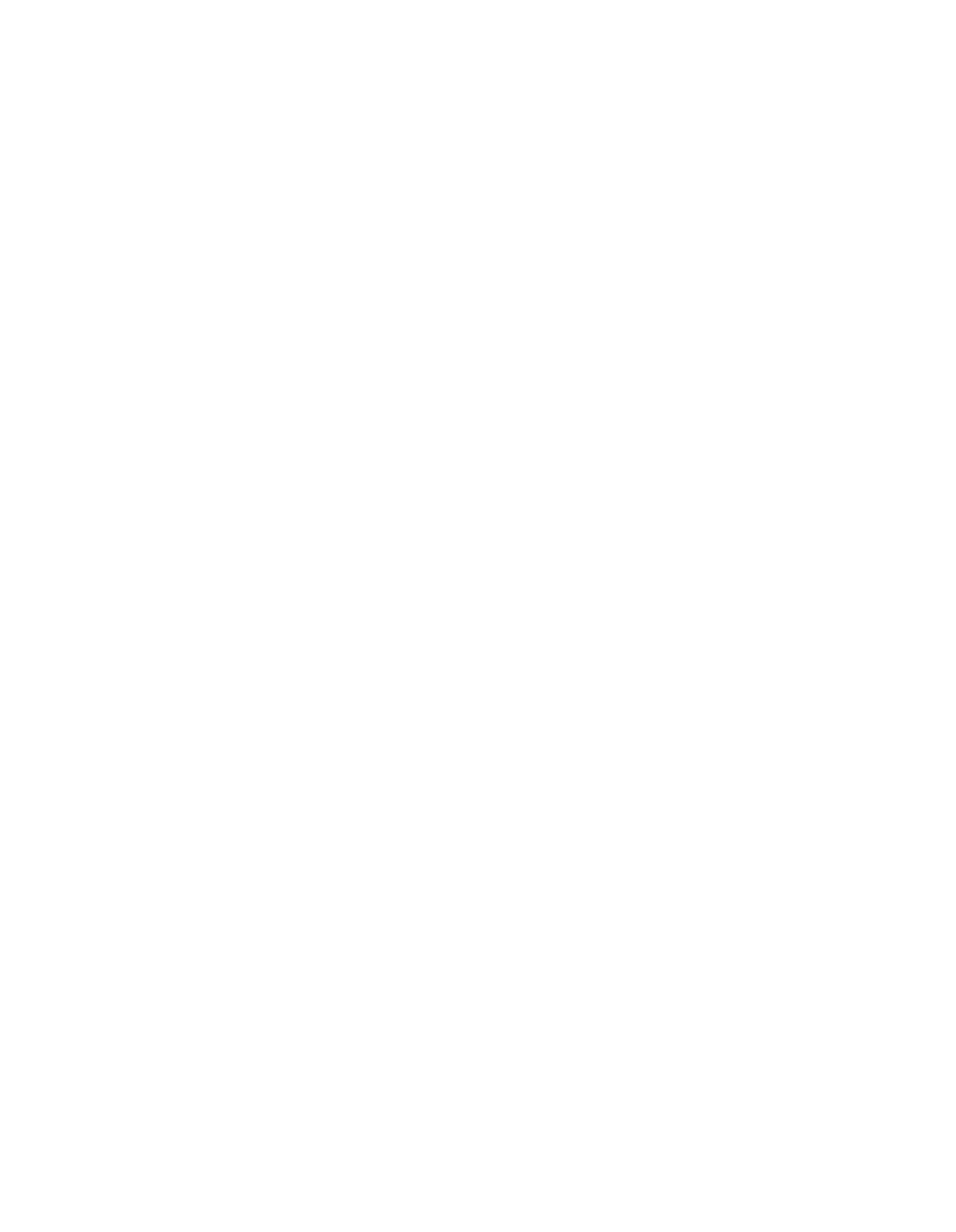FIG. 3 is an illustration of an element and a probe;

FIG. 4 is an illustration of a Bimorph Actuator in Probe Concept:

FIG. 5 is an illustration of a Plate Actuator in Probe Concept:

FIG. 6 is a Horizontal Linear Actuator in Probe Concept; FIG. 7 is an illustration of a Vertical Rotary Actuator Concept:

FIG. 8 is an illustration of a Circular Shaker Concept;

FIG. 9 is an illustration of a Vertical Stack Actuator in 10 Probe;

FIG. 10 is an illustration of a Vertical Linear Actuator in Probe:

FIG. 11 is an illustration of a Unimorph Element in Probe;

FIG. 12 is an illustration of a Stack Actuator and Pin 15 Supported Element:

FIG. 13 is an illustration of Stack Actuator Probe Posts; and

FIG. 14 is an illustration of a Torque Tube Actuation.

FIG. 15 is an illustration of a pair of planar sensors with stack actuator

While the invention is susceptible to various modifications and alternative forms, specific embodiments thereof are shown by way of example in the drawings and will herein be described in detail. It should be understood, however, that the drawings and detailed description presented herein are not 25 intended to limit the invention to the particular embodiment disclosed, but on the contrary, the intention is to cover all modifications, equivalents, and alternatives falling within the spirit and scope of the present invention as defined by the appended claims.  $30$ 

## DETAILED DESCRIPTION OF INVENTION

According to the embodiment(s) of the present invention, various views are illustrated in FIG. 1-15 and like reference 35 numerals are being used consistently throughout to refer to like and corresponding parts of the invention for all of the various views and figures of the drawing.

One embodiment of the present invention comprising adaptive materials arranged in a variety of orientations and 40 with a wide range of attachment configurations to induce structural vibrations at extremely high frequencies, whereby these mechanical vibrations cause fouling agents to become detached and accordingly "clean" an otherwise dirty element or wire of a hot-wire anemometer. They also can be made to 45 vibrate at such frequencies with such intensities that local droplets of water are either shaken off or instantaneously cavitate, thereby allowing the elements to be used in all weather conditions, which teaches a novel apparatus and method for anti-fouling an anemometer or other form of 50 either linear or planar sensor element.

The details of the invention and various embodiments can be better understood by referring to the figures of the drawing. Referring to FIG. 1 an illustration of an actuator is shown. A piezoelectric (PZT) component is mounted on a substrate and 55 electrically powered and attached to a mounting structure, which supports the boron filament. PZT actuators convert electrical signals like voltages or charges into mechanical displacements or forces. It should be noted that although piezoelectric actuators are specifically called out in this docu- 60 ment, other actuator elements can be used, including electrostrictive and/or magnetostrictive actuators which convert electric or magnetic fields to mechanical strains. The operating frequency range of actuators is from static up to many multiples of the first resonant frequency of the mechanical sys-65 tem. Ideally, nested resonant frequencies are used so as to prevent the formation of static nodes which could retain fou6

lants because they do not move very much. As for sensors, a reasonably linear relationship between input signal and movement is required. There is a special class of actuators, which is purposely driven at their resonant frequency, known as ultrasonic transducers. These transducers convert electrical energy into mechanical energy. PZT actuators can be axial actuators, transversal actuators, or flexural actuators. Axial and transversal actuators can have high stiffness and can be optimized for small movements and high forces. Flexural actuators (bimorphs) can be for applications where larger movements are required. If a voltage is applied to an actuator there will be a displacement. When this displacement is blocked, a force will develop, the so-called blocking force, which is, in fact, a measure of the stiffness of the actuator gives a survey the possible stroke-blocking force combinations. Attainable strokes and blocking forces for parallel bimorph elements and high power actuators. Basic versions of actuators are (a) axial actuator; (b) transversal actuator where the resonant frequency for the free element with w and 20  $1 \leq h$  Resonant frequency when one end is attached to a base.

One embodiment of the present invention is an apparatus for anti-fouling a sensing device comprising a sensing device having a sensing member extending across a gap between first and second portions of a support structure and said first and second opposing ends of said sensing member are attached to first and second portions of the support structure respectively. Refer to FIG. 3 for an illustration of this configuration. An actuator member, not shown in FIG. 3 can be constructed of an adaptive material operable to induce an ultrasonic vibration when selectively actuated by applying an input necessary to actuate the adaptive material where said actuator member is arranged with an orientation adapted to induce vibrations with a desired orientation, and where the actuator member is optimally attached to the support structure operable to efficiently transfer an the ultra sonic vibration to the support structure and thereby to the sensing member. Refer to FIGS. 1 and 2 for a representative illustration of an actuator interface to a support member. Again, referring to FIGS. 1 and 2, an energy source adapted to provide the input necessary to actuate the adaptive material can be utilized, such as for example a voltage potential energy source.

The sensing member can be that of an exposed filament wire of a hot-wire anemometer adapted for sensing fluid flow or wind speed. The actuator member can be an elongated actuator strip having a fixed end attached on a substrate, for example with a conductive epoxy, and an opposing actuation end attached to the support structure. A more specific embodiment would be where the elongated actuator strip is a piezoelectric strip adapted to cause axial actuation along its length and the exposed filament wire can be sub-micron sized and oriented laterally with respect to axial actuation. The elongated actuator strip can also be an actuator selected from the group of actuators consisting of an electro-restrictive actuator and a magneto-restrictive actuator.

An electrical voltage source having a voltage input can be applied between the piezoelectric and ground operable to induce axial actuation. The sensing member can also be a sensing member selected from the group of sensing members consisting of a lens, a boron nano-wire, and an acoustic sensor

Alternatively the actuator member can be an elongated flexural bimorph actuator where a fixed end of the flexural bimorph actuator can be attached to a post structure, as illustrated in FIG. 4, and extending lengthwise there from to a distal actuation end of the flexural bimorph actuator, where the support structure is attached to the distal actuation end proximate said first portion of the support structure. Again an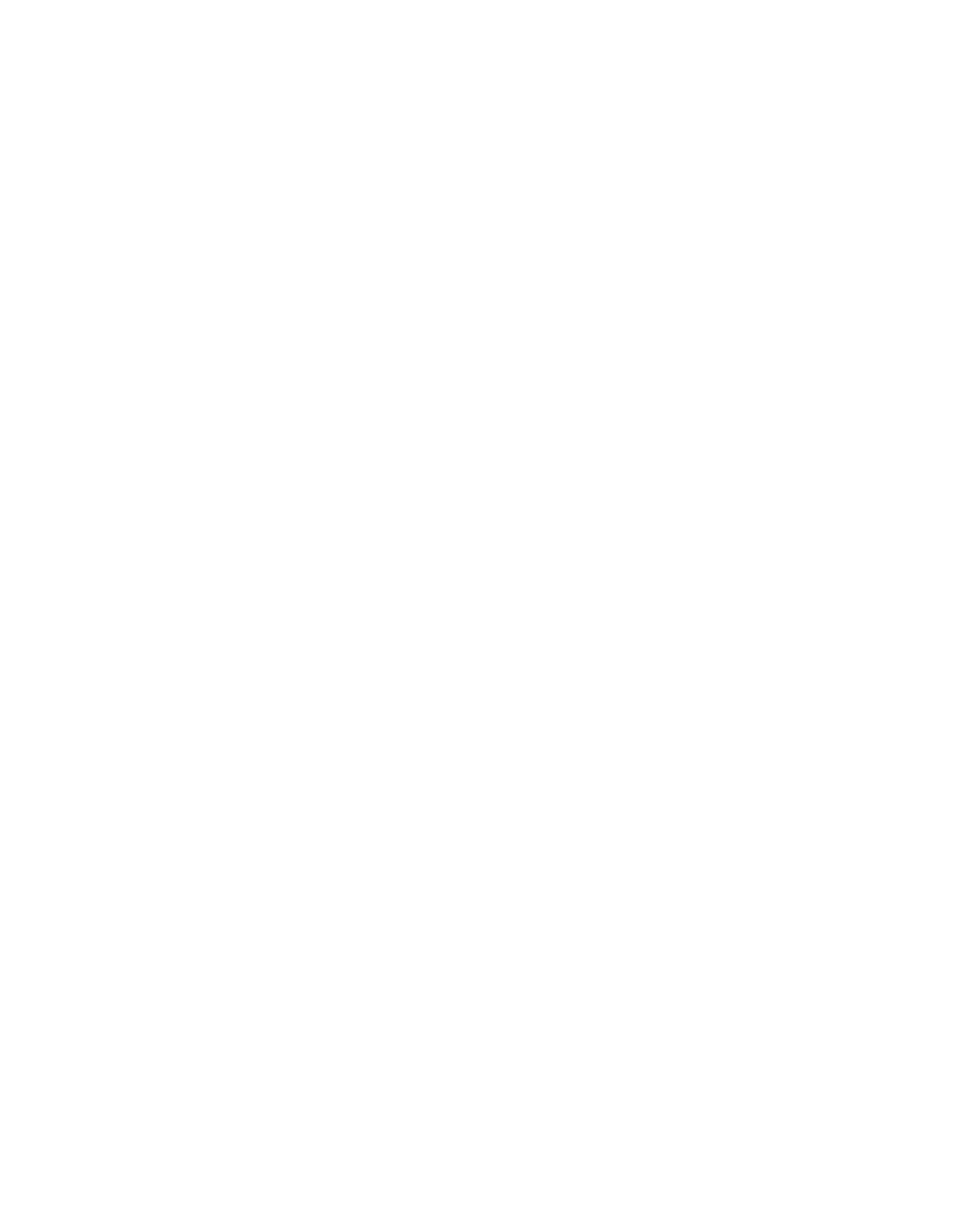electrical voltage source having a voltage input can apply a voltage input between the piezoelectric and ground operable to induce flexural actuation.

The sensing member can also be a sensing member selected from the group of sensing members consisting of a lens, a boron nano-wire, and an acoustic sensor. The actuator member can also be an actuator selected from the group of actuator members consisting of a charge induced adaptive material actuator, a force induced adaptive material actuator and a pressure induced adaptive material actuator. An actuation energy source can be adapted with an actuation input selected from the group of actuation inputs consisting of a charge input, a force input and a pressure input.

Another embodiment of the invention can be actuator for antifouling a display device comprising an actuator member constructed of an adaptive material operable to induce an ultrasonic vibration when an energy input is applied. The energy input can be a charge input, a force input or a pressure input. The actuator member again can be arranged with an  $_{20}$ orientation operable to induce vibrations with a desired orientation.

The actuator member can be attached in an optimal manner to a support structure operable to efficiently transfer an the ultra sonic vibration to the support structure and a display 25 device force or pressure to induce the actuator to transmit the ultrasonic vibration.

For example an actuator can be constructed using a 0.01 inch thick PZT strip, an aluminum substrate, and a brass extrusion. The substrate can be attached to the bottom side of one end of the PZT strip using a conductive attaching means like a conducting epoxy. A brass extrusion can be attached to the other end of the PZT strip using an attachment means such as an epoxy as shown in FIG. 1.

Referring to FIG. 2, an illustration of an actuator with a sub-micron sized sensor filament is shown. The device has a substrate with a ground plate attached thereon. A voltage is applied between the PZT strip and ground. The PZT strip can be attached to brass extrusion having a small cut made in the 40 to the vertical support. The stack actuator undergoes deflecbrass extrusion and the boron fiber attached in the space such that a clean section of fiber is spanning the cut as shown in FIG. 2. The piezoelectric (PZT) component can be mounted on a substrate and electrically powered such that actuation is induced at the end of the PZT strip attached to a mounting 45 structure, which supports the boron filament. PZT actuators convert the electrical signals like voltages or charges into mechanical displacements or forces.

Referring to FIG. 3, a preferred embodiment of the element in a probe is shown. The probe arm [15] extends into an air 50 stream, and the probe posts/fairings [10] direct the flow [23] so that it is in line with the probe wires [21]. The element  $[20]$ is supported from the top by a cross member [30]. FIG. 3 displays a base configuration without the proposed shaker device for cleaning the wires [21].

FIG. 4 shows a bimorph actuator concept. The actuator [41] would extend from one of the probe posts [10] and shake the element  $[20]$  in the manner shown in the Figure. The poling direction [44] determines the direction that the actuator deflects for an applied voltage as shown in the Figure [41 $a$ , 60  $41b, 41c$ ]. For this concept, the crossmember [30] can be non-structural and the element is supported entirely by the actuator.

FIG. 5 shows a plate actuator [40] which shakes the element  $[20]$  in the manner shown in the Figure. The element is 65 placed between the probe posts [10] and is supported by a vertical member [50]. The actuator consists of two sheets of

PZT with the poling direction [44] as shown. When an electrical field is applied the actuator will deflect as shown  $[41a,$  $41b.41c1$ 

FIG. 6 shows a horizontally oriented linear actuator [40] which is attached to the bottom of the element [20]. The actuator produces deflections as shown [40a, 40b, 40c] and is positioned so that the element is shaken in the manner shown in the Figure. The deflections are dependant on the poling direction [44] and the applied electric field. The element is suspended below the crossmember [30] which spans the probe posts [10] and is supported by a vertical member [50].

FIG. 7 shows a concept which utilizes a vertical rotary actuator. The actuator is constructed in the same manner as a bimorph bending actuator, but two separate signals are sent to the two individual PZT layers. The signals are sine waves and are 90 degrees out of phase. These signals result in a tip displacement that follows an elliptical path as shown in the Figure. The element  $[20]$  is supported by the actuator  $[41]$ which is oriented vertically as shown. The actuator could be rotated 90 degrees so that the tip displacement would be in plane with the probe posts  $[10]$  which are mounted on the probe arm [15] instead of being in plane with the element wires as shown. The actuator is fixed at one end by the crossmember [30] which spans the two probe posts.

FIG. 8 shows a whirl or circular shaker concept with the element [20] mounted on the end. This concept can scale to a size that could vibrate the entire probe assembly as well. The rotary shaker consists of four unimorph bending elements [43], although bimorph elements could be used, which are driven with a sinusoidal signal. The vertical elements shown in the top view are driven in unison and the horizontal elements are driven 90 degrees out of phase of the vertical elements. This action causes a circular motion of the vertical support [50] which is hinged at its base so that the element 35 will travel through the circular tip deflection path, but not spin on its axis.

FIG. 9 shows a stack actuator [42] oriented vertically. A vertical support

is attached to the actuator and the element  $[20]$  is attached tions [42*a*, 42*b*, 42*c*] which are dependant on the poling direction [44] of the layers and the applied electric field. The actuator is attached at its top to a horizontal crossmember [30] which connects the two probe posts [10].

FIG. 10 shows a linear actuator  $[40]$  oriented so that its displacement [40*a*, 40*b*, 40*c*] is vertical as shown. The displacement is dependant on the poling direction [44] of the PZT and the applied electric field. A vertical support [50] is attached to the actuator and the element [20] is attached to this support. The actuator is attached to a cross member [30] at one end and the cross member is supported by the probe posts [10] on either end.

FIG. 11 shows an element [20] with a PZT strip mounted to its back. This configuration acts like a unimorph bending actuator when activated. The deflection, which is dependant on the poling direction [44], of the element [43a, 43b, 43c] is as shown in the Figure and has been exaggerated for clarity. The element is attached to the crossmember  $[30]$  by a vertical support [50]. The crossmember is supported at either end by the probe posts  $[10]$ .

FIG. 12 shows a single element [20] that is supported by a stack actuator  $[42]$  and a pin connection  $[60]$ . The stack undergoes deflections [42a, 42b, 42c] which move one end of the element vertically while the other end is allowed to rotate about the pin connection with zero displacement. The displacement of the actuator is dependant on the poling direction [44] of the layers and the applied electric field.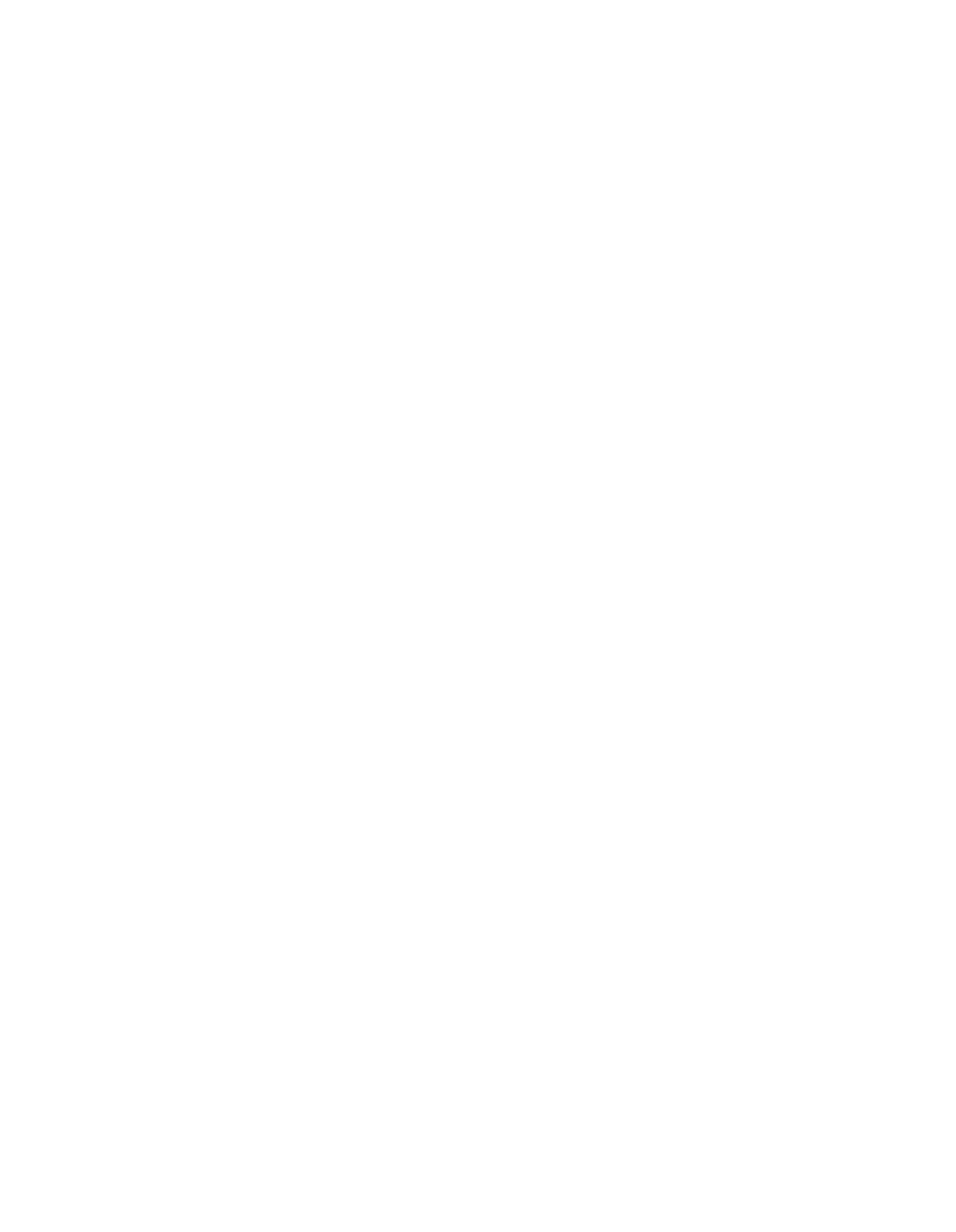removed.

FIG. 13 shows two stack actuators [42] that are serving as probe posts. One of the actuators is shown with fairings [80] to maintain the aerodynamic function of the probe posts, although the stack actuators could also be constructed with a circular/elliptical profile. The stacks undergo deflections [42a, 42b, 42c] which are dependant on the poling direction [44] of the layers and the applied electric field. The element  $[20]$  is suspended from a crossmember  $[30]$  by a vertical support [50]. The crossmember is either attached directly to the stacks or to the fairings.  $10$ 

FIG. 14 shows a horizontally oriented linear actuator [40] connected to a torque tube [51] upon which the sensor [20] is mounted. The actuator is positioned so that the torque tube will rotate with the PZT actuation  $[40a, 40b, 40c]$  which is dependent upon the poling direction and the applied electric 1 field. This assembly is mounted to the crossmember [30] which spans the probe posts [10].

FIG. 15 shows a pair of planar sensor (or display) elements  $[60(a), 65(a)]$  perched atop linear actuator stacks [42]. When the actuator stacks are not energized, the planar sensor ele- 20 ments are essentially still and as has been shown in many field operations, collect foulants. When actuators [42] are actuated with a variety of high frequency waveforms, the sensor (or display) elements mechanically throw off foulants, and are accordingly "self-cleaning."

The above outlined mechanical configurations can be utilized or other configurations base on the particular application, environment and/or the configuration of the sensing device. Multiple mechanical configurations can also be combined to provide combination actuations for more effective 30 anti-fouling. The structure and material utilized for the filament wire can also determine the actuator configuration.

Testing demonstrated the efficacy of anti-fouling of 10 mil  $(254 \,\mu m)$  diameter boron filaments which were ultrasonically vibrated to remove dust particles. The particles consisted of 2 35 to 110 μm diameter particles. Artificially generated dust consisted primarily of chalk dust mixed with glass beads. Naturally occurring atmospheric foulants also adhered to the boron test filaments electro-statically. In both cases the particles were successfully removed by exposing the filaments to 40 ultrasonic vibrations. The frequency of vibration can be about approximately 20 kHz +/-5 kHz and the applied voltage can be about approximately  $+/-30$  volts. The Microflown acoustic vector sensor uses two strips of platinum which are resistively heated to detect a sound source. However, the wires are 45 open to the environment and are therefore susceptible to environmental debris. To counteract this, an ultrasonic actuator is proposed that will remove foreign debris through mechanical vibration. A boron fiber can be used to simulate the platinum sensing wires of the Microflown sensor for 50 testing purposes. The fiber can be coated with dust to simulate foreign debris and then vibrated. Because the boron filament is much stiffer than the filaments of the MicroFlown sensor and yet can still be cleaned by this method, this a conservative relationship, essentially ensuring that all lower stiffness lin-55 ear sensor element structures like those used in MicroFlown type devices and conventional hot-wire anemometers can be successfully cleaned by this approach and class of devices.

To vibrate the fiber, an actuator can be constructed using a 0.01 inch thick PZT strip, an aluminum substrate, and a brass 60 extrusion. The substrate can be attached to the bottom side of one end of the PZT strip using conducting epoxy, and the brass extrusion can be attached to the other end of the PZT strip using an epoxy as shown in FIG. 1. The substrate can be attached to a microscope slide using an epoxy. A small cut can 65 be initially made in the brass extrusion and the boron fiber can be attached in place such that a clean section of fiber is

spanning the cut. Care must be taken when attaching the substrate to the PZT and when attaching the substrate to the slide.

The dimensions of the actuator used for testing can be as shown in FIG. 3. The overall dimensions of the actuator are deemed to be unimportant and so there is no need to control them. Several actuators were made with very different dimensions and they all performed the same.

A signal generator and power source can be utilized to excite the actuator, and observations can be made using a microscope. Before placing the actuator on the microscope, the fiber was dusted. Ordinary dust from surfaces can be used for testing purposes, and dust consisting of chalk dust and glass beads can be used for testing. The first test used ordinary dust gathered from surfaces. Observation of the wire before vibration, and after vibration demonstrated that the dust can be successfully removed. The frequency of vibration was about approximately 20 kHz  $+/-5$  kHz and the applied voltage was  $\pm$ /-30 volts. At this frequency an audible noise was generated as lower frequency structural sub-harmonics were excited. This noise could be eliminated by increasing the frequency to 30 kHz which had no ill effect on the actuator. The second test conducted used glass beads and chalk dust. Observation of the fiber before and after vibration show the chalk dust clearly, but before vibrating the fiber, visible chalk smudges were present on the fiber, which were successfully

As can be seen in the preceding section, dust particles were successfully removed from the boron fiber. This simulation of a Microflown sensor shows a method and apparatus for removing foreign debris from the sensing wires. In order to avoid interference with the sensors operation due to the potential audible noise that can be caused by the actuator during vibration, use of the vibration to clean the wires could occur periodically so that there is no side effect of the cleaning due to audible noise which can detrimental to the sensors operation. The noise could further reduce the effectiveness of the sensor in the field because it could give the position of the sensor away to potential threats. The actuator used for this test was operated at an inaudible frequency successfully, and it is reasonable to conclude that the particles could be removed at this frequency as well.

The boron fiber was only vibrated across its diameter, but the particles could also be removed effectively if the fiber is vibrated along its length depending on the structure, configuration and material of the device. Also, the Microflown sensor can use two parallel wires and for testing purposes only a single fiber was used.

The various anti-fouling device examples shown above illustrate a novel method and apparatus for anti-fouling a hot-wire anemometer. A user of the present invention may choose any of the above anti-fouling device embodiments, or an equivalent thereof, depending upon the desired application. In this regard, it is recognized that various forms of the subject anemometer anti-fouling device could be utilized without departing from the spirit and scope of the present invention.

As is evident from the foregoing description, certain aspects of the present invention are not limited by the particular details of the examples illustrated herein, and it is therefore contemplated that other modifications and applications, or equivalents thereof, will occur to those skilled in the art. It is accordingly intended that the claims shall cover all such modifications and applications that do not depart from the spirit and scope of the present invention.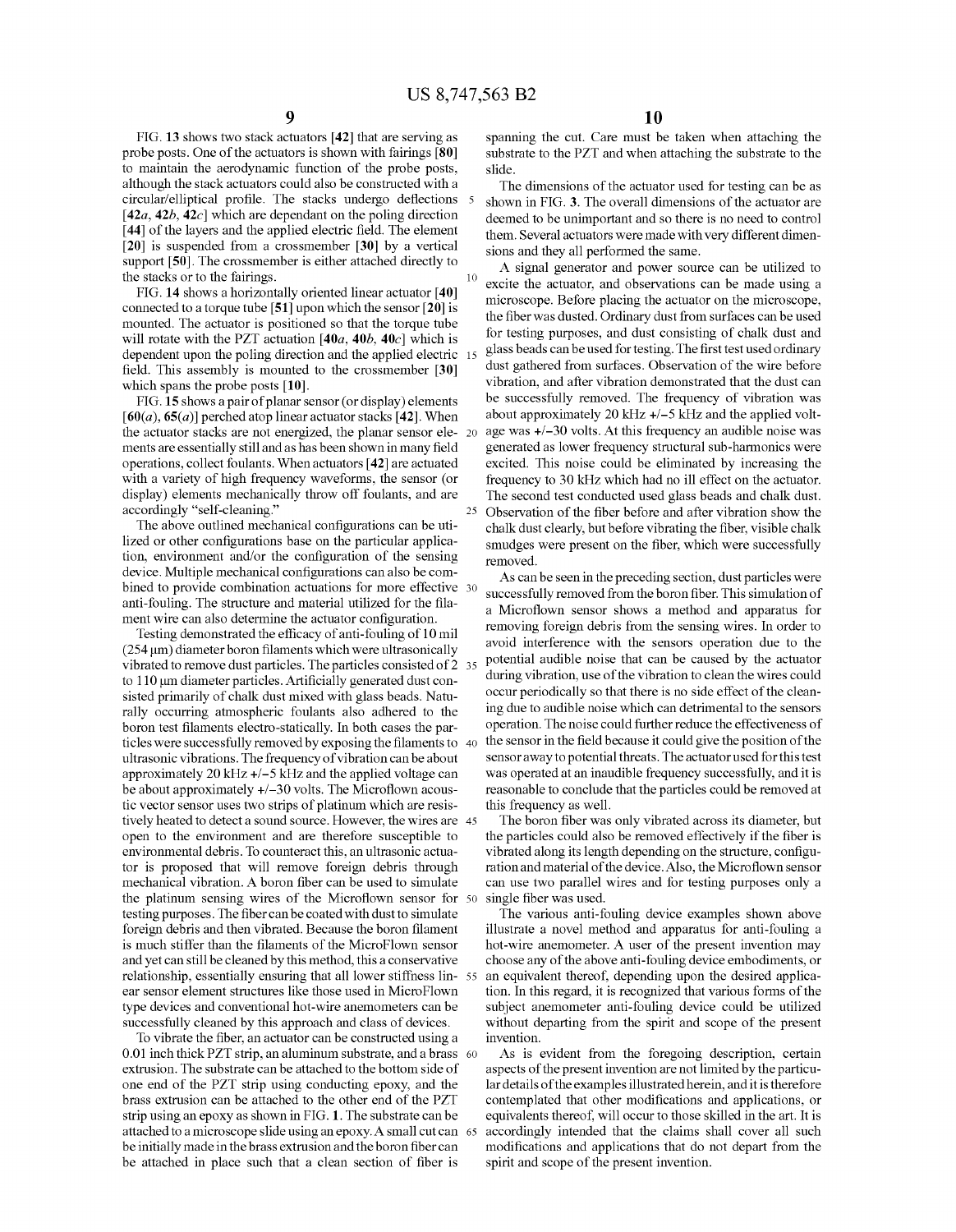Other aspects, objects and advantages of the present invention can be obtained from a study of the drawings, the disclosure and the appended claims.

What is claimed is:

1. A method of anti-fouling a sensing device comprising 5 the steps of:

- providing a sensing device having a sensing member extending across a gap between first and second portions of a support structure and first and second opposing ends of said sensing member are attached to first and second 10 portions of the support structure respectively;
- providing an actuator member constructed of an adaptive material operable to induce an ultrasonic vibration when selectively actuated by applying an input necessary to actuate the adaptive material where said actuator mem-15 ber is arranged with an orientation adapted to induce vibrations with a desired orientation;
- attaching the actuator member in an optimal manner to the support structure operable to efficiently transfer the ultra sonic vibration to the support structure and thereby to 20 the sensing member; and
- inducing structural ultrasonic vibrations with the actuator by applying the input necessary to actuate the adaptive material.
- where said sensing member is an exposed filament wire of 25 a hot-wire anemometer adapted for sensing fluid flow or wind speed, and
- where the actuator member is an elongated actuator strip having a fixed end attached on a substrate and an opposing actuation end attached to the support structure.  $30$

2. The method of anti-fouling as recited in claim 1, where the elongated actuator strip is a piezoelectric strip adapted to cause axial actuation along its length and the exposed filament wire is sub-micron sized and oriented laterally with respect to axial actuation.

3. The method of anti-fouling as recited in claim 2, where the elongated actuator strip is an actuator selected from the group of actuators consisting of an electro-restrictive actuator and a magneto-restrictive actuator.

4. The method of anti-fouling as recited in claim 2, further 40 comprising the step of applying an electrical voltage between the piezoelectric and ground thereby inducing axial actuation.

5. The method of anti-fouling as recited in claim 4, where the sensing member is a sensing member selected from the 45 group of sensing members consisting of a lens, a boron nanowire, and an acoustic sensor.

6. The method of anti-fouling as recited in claim 1, where the actuator member is an elongated flexural bimorph actuator and where a fixed end of the flexural bimorph actuator is 50 attached to a post structure and extending lengthwise there from to a distal actuation end of the flexural bimorph actuator, where the support structure is attached to the distal actuation end proximate said first portion of the support structure.

7. The method of anti-fouling as recited in claim 6, further 55 comprising the step of applying an electrical voltage between the piezoelectric and ground thereby inducing flexural actuation

8. The method of anti-fouling as recited in claim 7, where the sensing member is a sensing member selected from the 60 group of sensing members consisting of a lens, a boron nanowire, and an acoustic sensor.

9. The method of anti-fouling as recited in claim 1, where the actuator member is one selected from a group of actuator members consisting of a charge induced adaptive material actuator, a force induced adaptive material actuator and a pressure induced adaptive material actuator.

10. The method of anti-fouling as recited in claim 9, further comprising the step of:

inducing structural ultrasonic vibrations with the actuator member by applying an actuation input selected from the group of actuation inputs consisting of a charge input, a force input and a pressure input.

11. The method of anti-fouling as recited in claim 1, where the sensing member is a sensing member selected from the group of sensing members including a sensing member having a planar chemical sensing surface and a sensing member having an electromechanical sensing member.

12. The method of anti-fouling as recited in claim 1, where the sensing member is a sensing member selected from the group of sensing members including a sensing member having a curvilinear chemical sensing surface and a sensing member having an electromechanical sensing member.

13. An apparatus for anti-fouling a sensing device comprising:

- a sensing device having a sensing member extending across a gap between first and second portions of a support structure and first and second opposing ends of said sensing member are attached to first and second portions of the support structure respectively;
- an actuator member constructed of an adaptive material operable to induce an ultrasonic vibration when selectively actuated by applying an input necessary to actuate the adaptive material where said actuator member is arranged with an orientation adapted to induce vibrations with a desired orientation, where the actuator member is optimally attached to the support structure operable to efficiently transfer the ultra sonic vibration to the support structure and thereby to the sensing member; and
- an energy source adapted to provide the input necessary to actuate the adaptive material,
- where said sensing member is an exposed filament wire of a hot-wire anemometer adapted for sensing fluid flow or wind speed, and
- where the actuator member is an elongated actuator strip having a fixed end attached on a substrate and an opposing actuation end attached to the support structure.

14. The apparatus for anti-fouling as recited in claim 13, where the elongated actuator strip is a piezoelectric strip adapted to cause axial actuation along its length and the exposed filament wire is sub-micron sized and oriented laterally with respect to axial actuation.

15. The apparatus for anti-fouling as recited in claim 14, where the elongated actuator strip is an actuator selected from the group of actuators consisting of an electro-restrictive actuator and a magneto-restrictive actuator.

16. The apparatus for anti-fouling as recited in claim 14, further comprising:

an electrical voltage source having a voltage input applied between the piezoelectric and ground operable to induce axial actuation.

17. The apparatus for anti-fouling as recited in claim 16, where the sensing member is a sensing member selected from the group of sensing members consisting of a lens, a boron nano-wire, and an acoustic sensor.

18. The apparatus for anti-fouling as recited in claim 13, where the actuator member is an elongated flexural bimorph actuator and where a fixed end of the flexural bimorph actuator is attached to a post structure and extending lengthwise there from to a distal actuation end of the flexural bimorph actuator, where the support structure is attached to the distal actuation end proximate said first portion of the support structure.